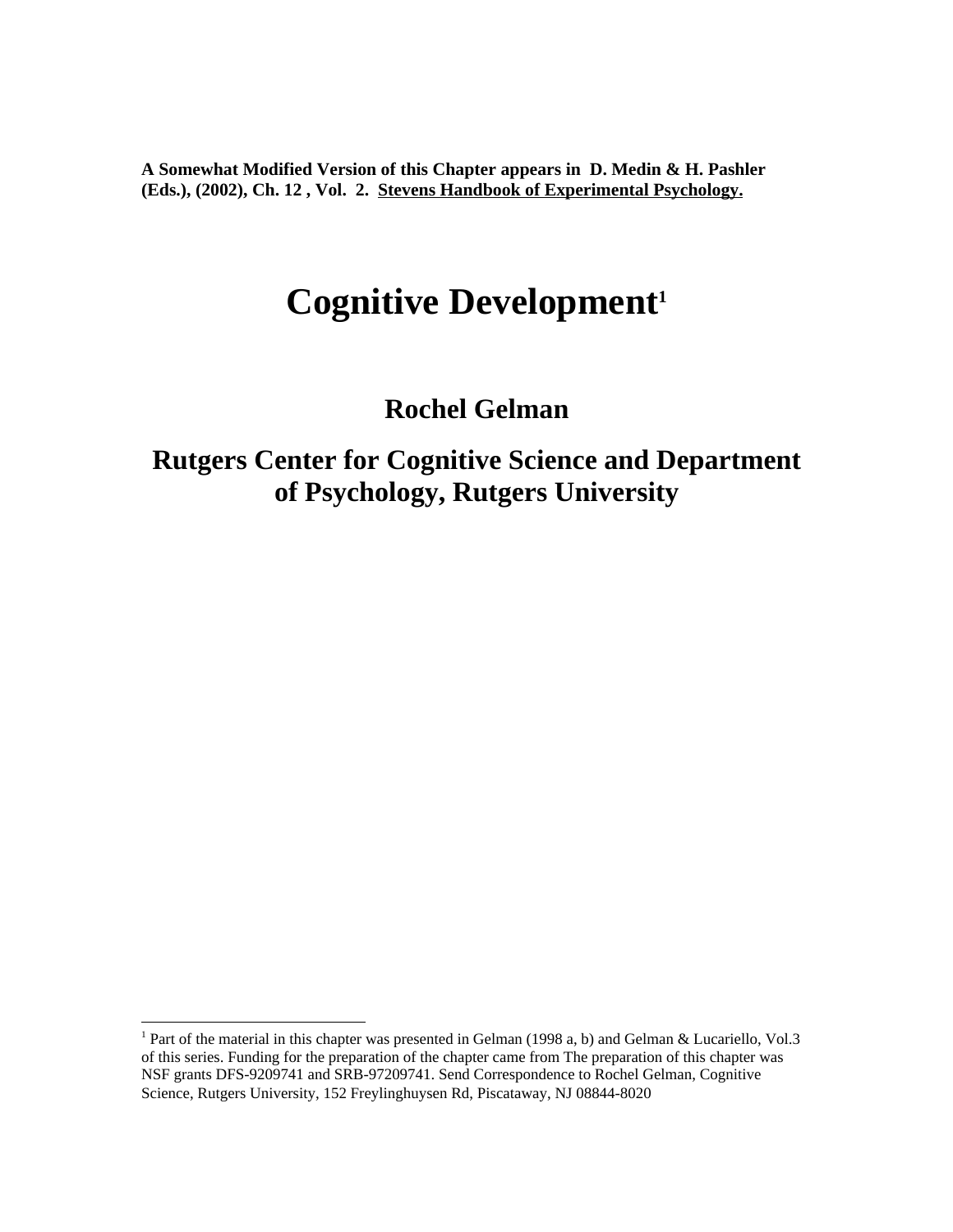# **Introduction**

The challenge for students of cognitive development is to characterize how our young accomplish the task of acquiring concepts they come to share with others and communicate about. Any account also must deal with the fact that people's concepts do not stand alone, each separate from the other. Our concept of a dog is related to our knowledge of other animals and our concept of a bicycle is related to what we know about other wheeled artifacts. These facts about our mental lives are extremely important. They point to organizations that underlie our ability to generalize what we know to novel instances in the same conceptual structure, to make inferences about the meaning of names for new objects, and so on. If one is told that an Umquat is an animal, one knows immediately that this unknown creature breathes, eats, perceives, communicates, reproduces, and is self-propelled.

#### An Overview of Cognitive Development Theories

Theories of cognitive development differ greatly over how one should characterize the acquisition and nature of conceptual representations that can support the development of conceptual coherence and inference. There are least five different kinds of cognitive development theories.

The learning theory account is based on the assumptions of empiricism: All knowledge is due to sensory and motoric experiences and the capacity to form associations. Concepts reflect the associative strengths that are built as a function of the frequency with which contiguous sensations are experienced. Information-processing theorists focus on the roles that information-processing and problem-solving capacities play in explaining how children learn to understand the world. With experience and practice over time, children acquire memories and develop ways to circumvent processing limits on attention, short-term memory, and perception. Learning theory and information-processing accounts share the assumption that cognitive development is a linear function of experience. The sociocultural account also builds cognitive development as a linear function of experience, first as sensory and perceptual experiences, and then as conceptual and language-based ones. The social variants place emphasis on the idea that concept acquisition is facilitated by infants' inclinations to pay attention to the social agents that serve as transmitter and presenters of key information (Rogoff &Chavajay, 1995). Still, they share the assumption that the acquisition of concepts is a protracted process, taking as much as two years before a child has the ability to represent the world in terms of concepts and to communicate with others.

Some sociocultural theorists incorporate the key assumption of stage theories*,* that is, that development involves passage through qualitatively different stages in a given order (e.g., Vygotsky, 1962). At each stage, the child actively engages the environment with existing structures of mind to such an extent that it is possible for the child to "misinterpret" inputs. For example, in Piagetian theory, cognitive development proceeds from sensorimotor  $(0-2 \text{ yr})$ , to  $(2-5 \text{ or } 2-6 \text{ yr})$ , to concrete operational  $(6-10 \text{ or } 6-11 \text{ yr})$ , to formal operational structures of mind (12 yr and more). The Piagetian child who is still at the preoperational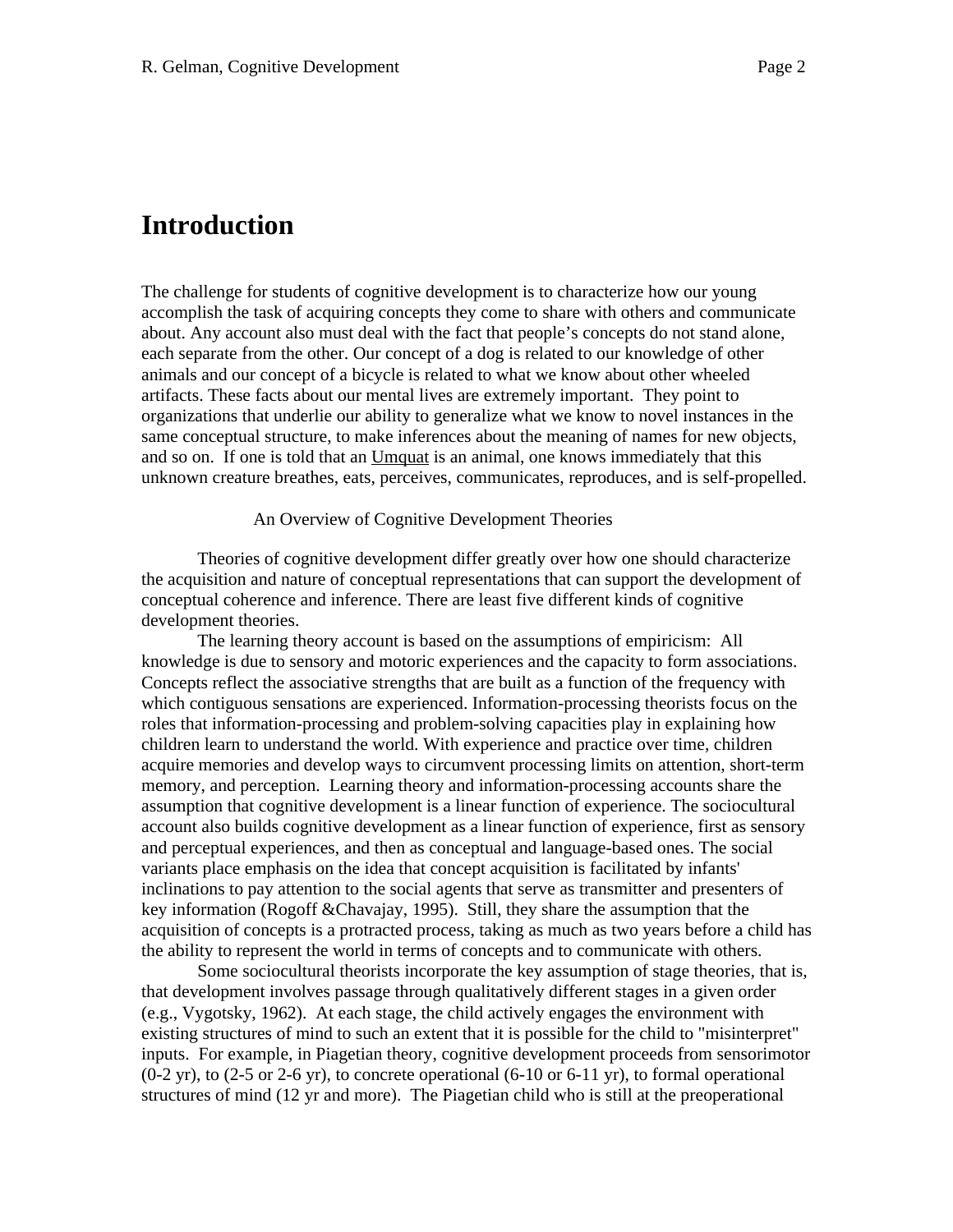stage will fail to conserve quantity across transformations because he or she still must acquire the structures that will support quantitative reasoning, a hallmark of Piaget's concrete operational stage. Such a child therefore cannot help but be perception-bound. Therefore, children in the preoperational stage also fail Piagetian perspective-taking tasks because they rely on their own view, which is the immediately available perceptual input.

Similarly, children at this stage use perceptual strategies in the classic tasks of number, length, and liquid conservation. Like 7- to 10-year-old children, children in the preoperational stage agree that two sticks of the same length are equal if they are placed exactly parallel to each other, that the two rows of chips are the same number if they are one above each other in perfect one-to-one correspondence, and that two identical glasses contain the same amount of water if the water lines are at the same height. However, when one of the two displays is transformed before their very eyes--the effect being to make one stick extend further to their right than the other, one row of chips longer than the other, and the water in a taller beaker higher than the initial one—preschool-aged children fail to conserve. That is, they say that each of the changed elements is longer or has more.

The notable differences among the four theories just mentioned becomes more apparent in studies of post-infancy cognitive development. For example, because scholars working in the information-processing tradition emphasize the general limits on processing, they do studies that show how success varies as a function of real-time processing demands (Siegler, 1991). Those who emphasize the social aspects of cognitive development might focus on the different cultural and conversational rules that must be acquired within a culture (Greenfield, 1997; Rogoff, 2000; Scheiffelin & Ochs, 1986; but see Siegal, 1991). Despite the fundamental differences, all four classes of theories converge on a common view about infant and preschool cognition. Infants come to the world without any mental structures that relate to the kind of conceptual, linguistic, and social world they will live. Be it from the position of empiricist learning, information-processing, or stage theory, infants first learn about sensory and action experiences. These lay the foundation for developing perceptions, that in turn are the first kinds of information used for classifying different objects. These in turn are associated, assimilated, or networked to form the framework for inducing abstract concepts. Most sociocultural accounts also share the "sensation to perception to abstraction " view of development (but see Medin & Atran 1999). However, this view adds the assumption that acquisition is facilitated, first by infants' inclinations to pay attention to the social agents who serve as transmitters or presenters of key information, and second, by toddlers' and preschool-aged children's development of linguistic communication abilities. The assumption is that this makes it possible for other social agents to work together with young children to help them create knowledge that is intricately linked to sociocultural contexts.

Thus, each of the four theoretical accounts embodies the view that children require as much as two years to begin to represent the world in terms of something like concepts. At first blush, this seems reasonable. After all, newborn infants are extremely helpless, and human infants take a fairly long time to get beyond the many limits on their motoric, sensory, and communicative abilities. That the onset of language use is delayed until around 2 years of age is consistent with the ideas that neonates' conceptual knowledge is nonexistent and that older infants' conceptual knowledge is extremely shallow. Indeed, one might ask-how anyone could think otherwise. Those who answer to the contrary do so because of the accumulating body of evidence that infants, toddlers, and preschoolers do have some remarkable conceptual competencies. Such evidence, some of which is presented later, has contributed to the emergence of a fifth theoretical account of cognitive development, one that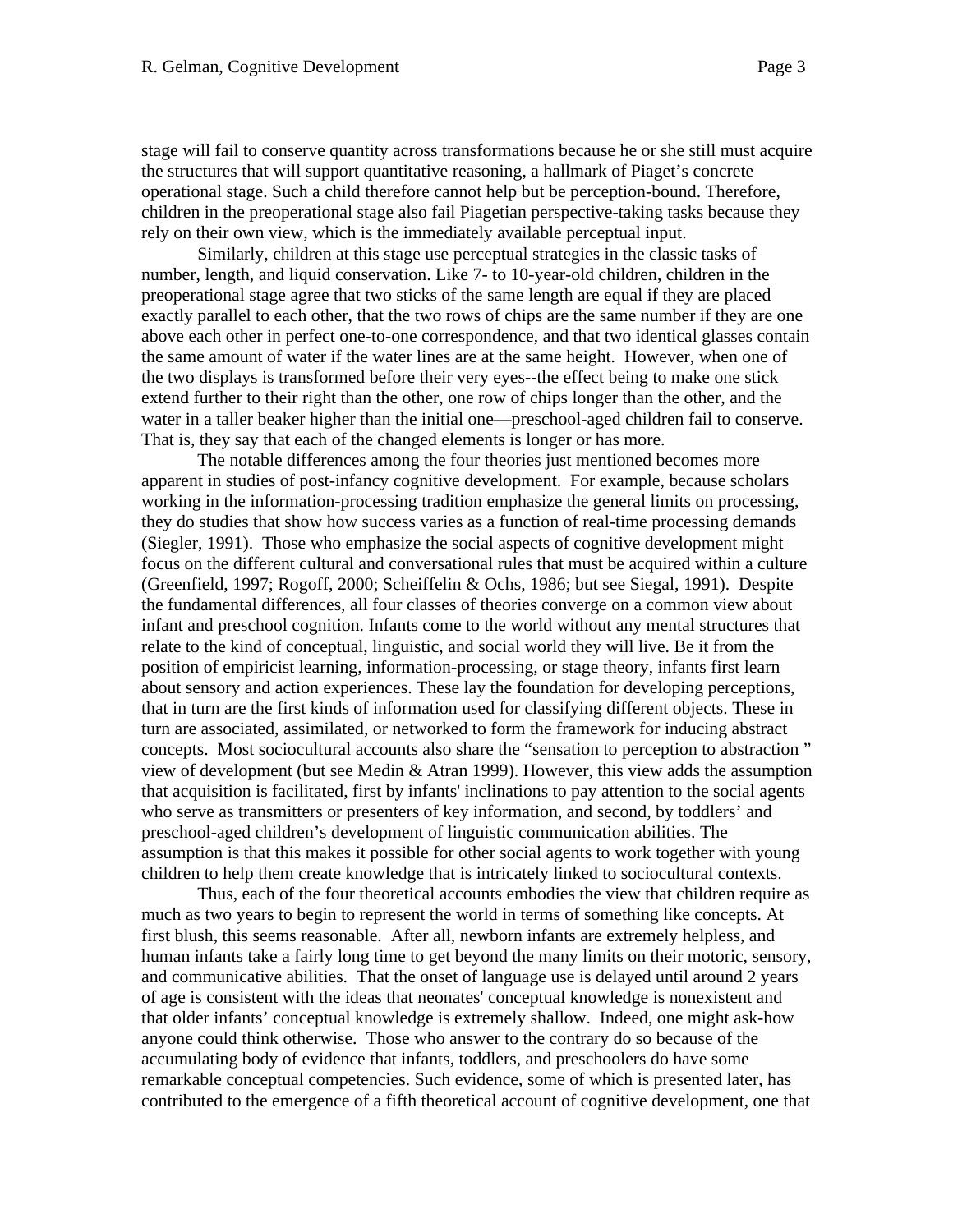R. Gelman (1993) dubbed a rational-constructivist theory of cognitive development. Different authors working within this tradition adopt different terminologies. Still, they share a commitment to some combination of a rationalist and constructivist position.

The rationalist side of the theory captures the assumption that very young children and even infants bring a skeletal outline of domain-specific knowledge to their task of learning the initial concepts that they will share with others. The constructivist side of the theory captures two assumptions. First, from the start, children are active participants in their own cognitive development. Second, early cognitive development benefits from innate abstract guidelines that children use to select and learn about relevant environments. I put the matter this way: Even though children are beginning learners, skeletal principles motivate them to seek out and assimilate inputs that nurture the development of these structures for core domains such as quantity, causality, and its relation to the animate-inanimate distinction. Leslie (in press; Leslie & Scholl, 1999) talks about innate modules that draw attention to the input that can feed the theory of mind module (ToMM). S. Gelman (1996) developed the position that children have an essentialist mind regarding the acquisition of concepts about the world. She also emphasized the idea that implicit assumptions of cause help children to zero in on relevant data. (for a related view, see Ahn, 1998; R. Gelman, 1990; and Keil, 1995,). Coley, Medin and Atran (1997) distinguished between expectations and general knowledge about categories of nature, on the other hand, and detailed knowledge about the different sub-categories within these, on the other. Mandler's account of her evidence that toddlers and even infants classify animals and vehicles separately also appeals to the idea of an initial general level of categorization. Spelke (2000) wrote about core theories, especially regarding objects. There are clear differences in the way these variants of neo-nativist positions are developed. Importantly, most acknowledge that what is given to start with is but a start. It is only because infants actively use whatever skeletal structures they have that they can begin to engage, assimilate, and therefore construct domain-relevant knowledge- hence, my choice of the label "rational constructivism for this class of theories.

Like stage theorists, rational-constructivist theorists maintain that there are universal structures of mind. However, these theories differ about whether there is some innate conceptual knowledge exists. For example, although Piaget held that processes of assimilation and accommodation are innate, he denied the presence of any innate structures of mind. In contrast, the rational-constructivist position combines the assumption of innate inclinations of mind with the assumption that the mind actively processing (assimilating and accommodating) the environment with available innate skeletal structures, even if they are nascent. It also differs from stage theories in its commitment to the view that there are domain-specific as opposed to domain-general structures of mind. For example, whereas Piaget's theory grants the mind general structures such as concrete operations, this class of theories holds that different domains of knowledge involve different organizing structures.

Nothing in the preceding text requires domain-specific knowledge be built on an innate foundation. Regarding the developmental trajectory, domain-specific theorists make a distinction between s foundational or core domains that are therefore shared by all normal humans and domains that different individuals acquire (e.g., Carey, 1999; R. Gelman & Williams, 1998; Wellman & S. Gelman, 1992; Keil & Lockart, 1999). Whether a domain is core or noncore, the definition should be the same. This requirement is met by R. Gelman's (1993) proposal: A given set of principles, the rules of their application, and the entities to which they apply together constitute a domain. Different structures are defined by different sets of principles and by their related entities and combinatorial rules. Thus, knowledge of a particular kind can be said to constitute a domain of knowledge to the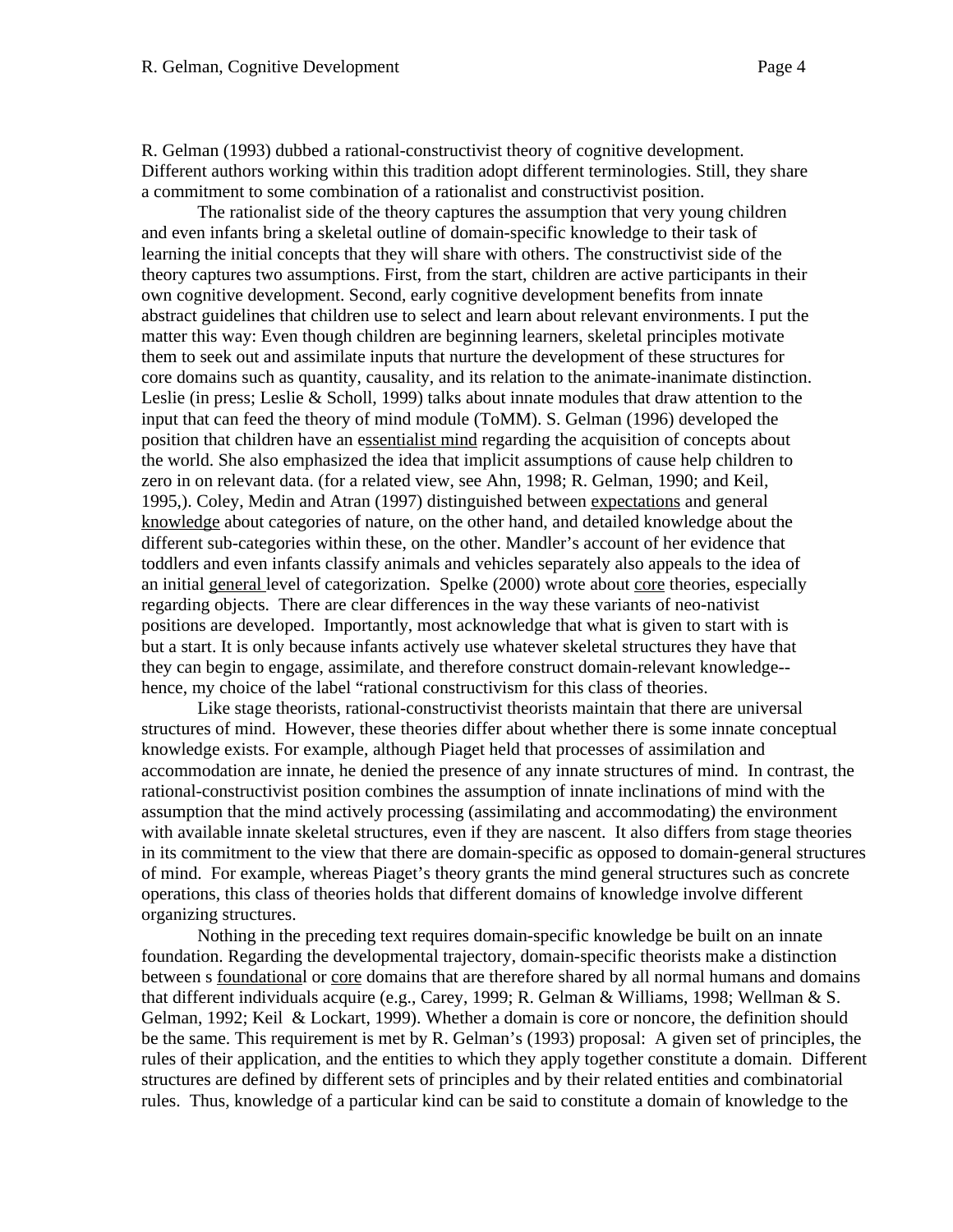extent that one can show that a set of interrelated principles organize the entities and related knowledge, as well as the rules of operation on these.

The distinction between core and noncore domains is related to the novice-expert distinction, a topic of keen interest to many who work in the information-processing and computer- modeling frameworks (Chi, Glaser, & Farr, 1988; Klahr, 2000; D. P. Simon & Simon, 1978). Be it about the acquisition of noncore or expert levels of knowledge structures, a common problem must be confronted: When what is to be learned does not share a structure with what is already known, the learner has to mount a new conceptual structure. Otherwise, the risk is high that the learner will not understand the facts and procedures that are related to the domain. Thus, the problem can be restated: How do people ever acquire new mental structures, and in some cases structures that are inconsistent with those that are already part of the child's mental conceptual apparatus (Carey, 1985, 1999; Hartnett & Gelman, 1998)? That is, how do we ever get to the point where we have acquired new conceptual structures? This issue of continuity or discontinuity is not unique for domain-specific theorists. The same question remains unanswered regarding the shift in Piagetian stages from preoperational to concrete operational thought. It is the question motivating the use of microgenetic analyses of changes in knowledge (Kuhn, Garcia-Mila, Zohar, 1995; Siegler, 1996). It is deeply related also to arguments about whether one should favor a symbolic, rule-like connectionist or production-system model over a nonsymbolic connectionist model (Elman, Bates, Johnson, Karmiloff-Smith, Parisi, & Plunkett, 1996; Klahr, 2000; Marcus, 2001; McClelland, 1995). Finally, it is one of the major issues addressed by historians of science and mathematics (Kitcher, 1982; T. Kuhn, 1970) and cognitive anthropologists (Atran,1998; Boyer, 1994; Hirschfeld, 1996; Sperber, 1994 ).

More on Traditional Accounts and Evidence

#### A Preamble

I started my career as a Stimulus-response learning theorist. Gradually, I moved to a more and more cognitive, representational position and did so for a straightforward reason: I kept stumbling into data sets that did not fit the associationist learning framework as well as they should (e.g., Trabasso, Deutsch, & Gelman, 1966). More and more I wanted to know both what young children could do and what they could not do. At the time, the field offered an unending list of tasks that preschoolers failed, including Piaget's conservation tasks. Regarding infants, it was commonplace to assume that newborns could not see or hear, let alone selectively attend to rather complex inputs. It was not easy for me to face the possibility that young children might have relatively abstract concepts in some areas. It was even more difficult to make the theoretical leap to the idea that some domains of cognitive development must be privileged, that is, that they benefit somehow from innate enabling learning structures. The ever-increasing body of evidence kept moving me in this direction.

Of course, to say that children have pockets of competence is not to say that they know everything. Nothing could be further from the truth. Even so, some researchers say that much too much is made of the evidence (e.g., Bogartz, 1996 a, 1996b; Cohen, 1998; Haith, 1998; Mix, Levine & Huttenlocher, 1997). Perhaps, but the issue is not whether the findings from some studies can be interpreted without appeal to an abstract level of analysis, but whether converging findings from a variety of studies make it reasonable to entertain the possibility that there is some real conceptual competence in young children. In this regard, it is critical also to keep in mind two facts. First, a particular expression of a biologically privileged structure need not show at birth. Second, all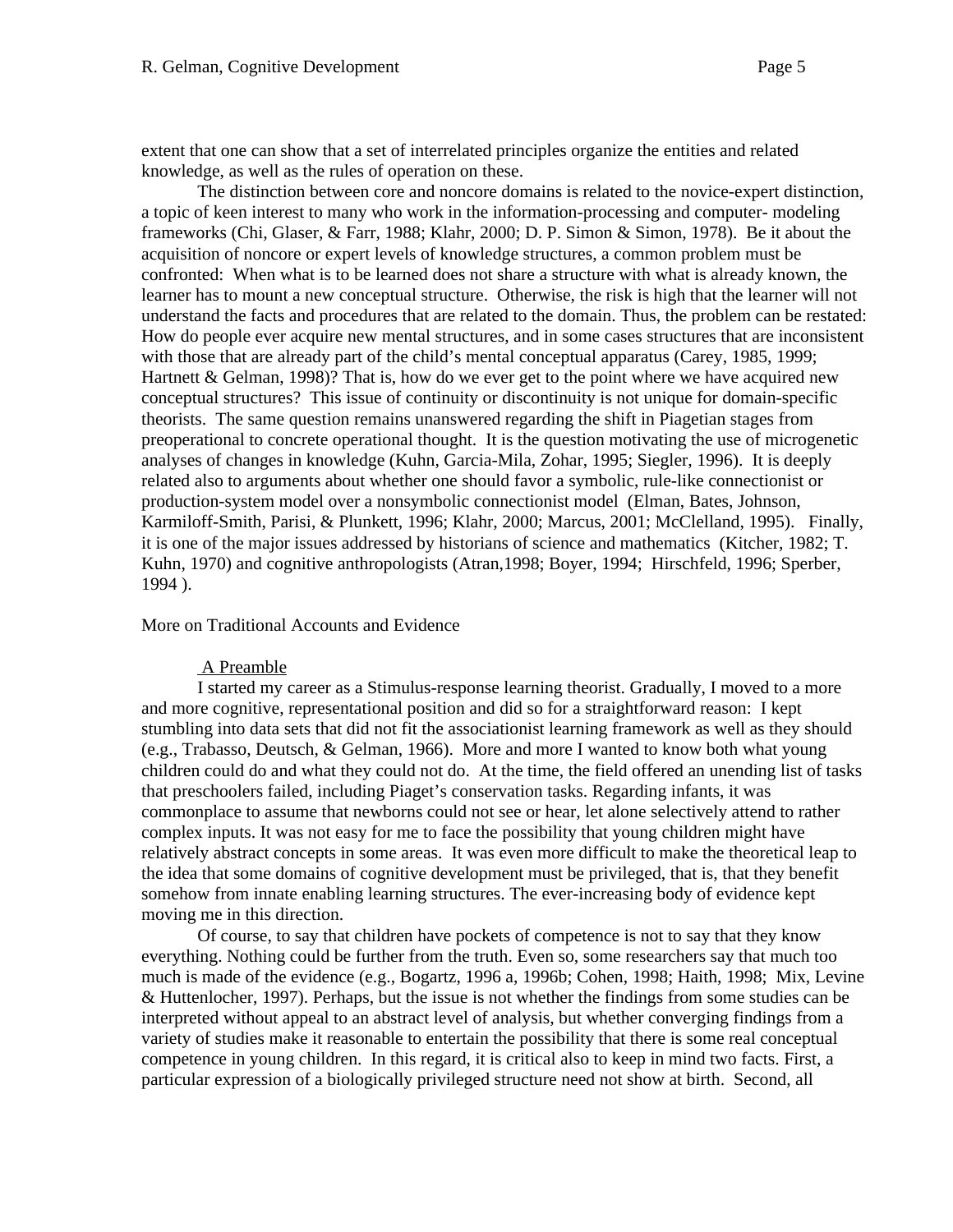biological structures,--be they about concepts or not--- depend on the opportunity to interact with relevant inputs.

# Evidence Preschool Concepts

Traditional accounts. As indicated, most developmental theorists hold that infants gradually build up a notion of an individual object by associating the primitive sensations that are generated by different objects. Somehow, by forming associative clusters for similar objects, young learners eventually induce the notion of an object that is out there in a space and is independent of their sensations and actions. Now they can begin to associate perceptually similar objects and then induce concepts that cut across irrelevant perceptual attributes. To be sure, associations are not Piaget's fundamental building blocks of cognition: sensorimotor schemes are. Nevertheless, his infant must have repeated interactions with objects in order to achieve more coordinated memories between those sensorimotor schemes. Further, preschool-aged children rely heavily on the perceptual information in a given setting.

Some of Piaget's foundational assumptions about the nature of the data required to drive development also apply to the developmental theories advanced by Bruner (1964), Vygotsky (1962), and Werner (1940). In each case, learners are assumed to approach objects on the basis of simple motoric, sensory, or perceptual features. Given suitable opportunities to develop further knowledge of these features, the child is able to induce concepts that are more abstract. Initial concepts, whose cores are based on perceptual rules of organization are variously labeled as graphic collections, preconcepts, complexes, pseudoconcepts, and chain concepts.

Thus, whether the account of the origins of knowledge is rooted in an associationist or a classical theory of cognitive development, the assumption is that first-order sense data ( e.g., sensations of colored light, sound, pressure, etc,. serve as the foundation upon which knowledge is developed. Principles that organize the build up of representations of concepts, as a function of experience and the opportunity to form associative networks or sensori-motor schemes, are induced. When children can form logical structures it becomes possible to have real, honest to goodness concepts, that is ones that meet the traditional view concepts: Concepts are defined by the intensional and extensional definitions. Put differently, they are made up of necessary and defining features. Since, all and only those exemplars that exhibit these features are extensions of the concept.

The belief that concepts are dependent on logical classification structures and their related combination rules has deeply ingrained in many scholars ideas about the nature of numerical concepts. From the developmental perspective, the theory is that, at first, children cannot even classify items with identical properties (e.g., Piaget, 1952; Vygotsky, 1962; Werner, 1940). Then, they begin grouping items that are perceptually identical – and then items that differ in a property but share a shape, and so on, until items that differ considerably with respect to their surface properties are treated as members of an abstract class: "things." It is assumed that children must develop classification structures in order to classify at this level of abstraction. In the case of numbers, the abstract capacity to count is related to the idea that a given number (e.g., five) represents the set of all sets of that number, whether these are sets of five dogs, five ideas, five things in a room, or Lewis Carroll's miscellaneous collection of five kinds of things: shoes, ships, sealing wax. cabbages, and kings. Movement from the concrete to the abstract takes a very long time. Sir Bertrand Russell, who made fundamental contributions to the set-theoretical approach to number, remarked. "It must have required many ages to discover that a brace of pheasants and a couple of days were both instances of the number two" (Dantzig, 1967 p.6).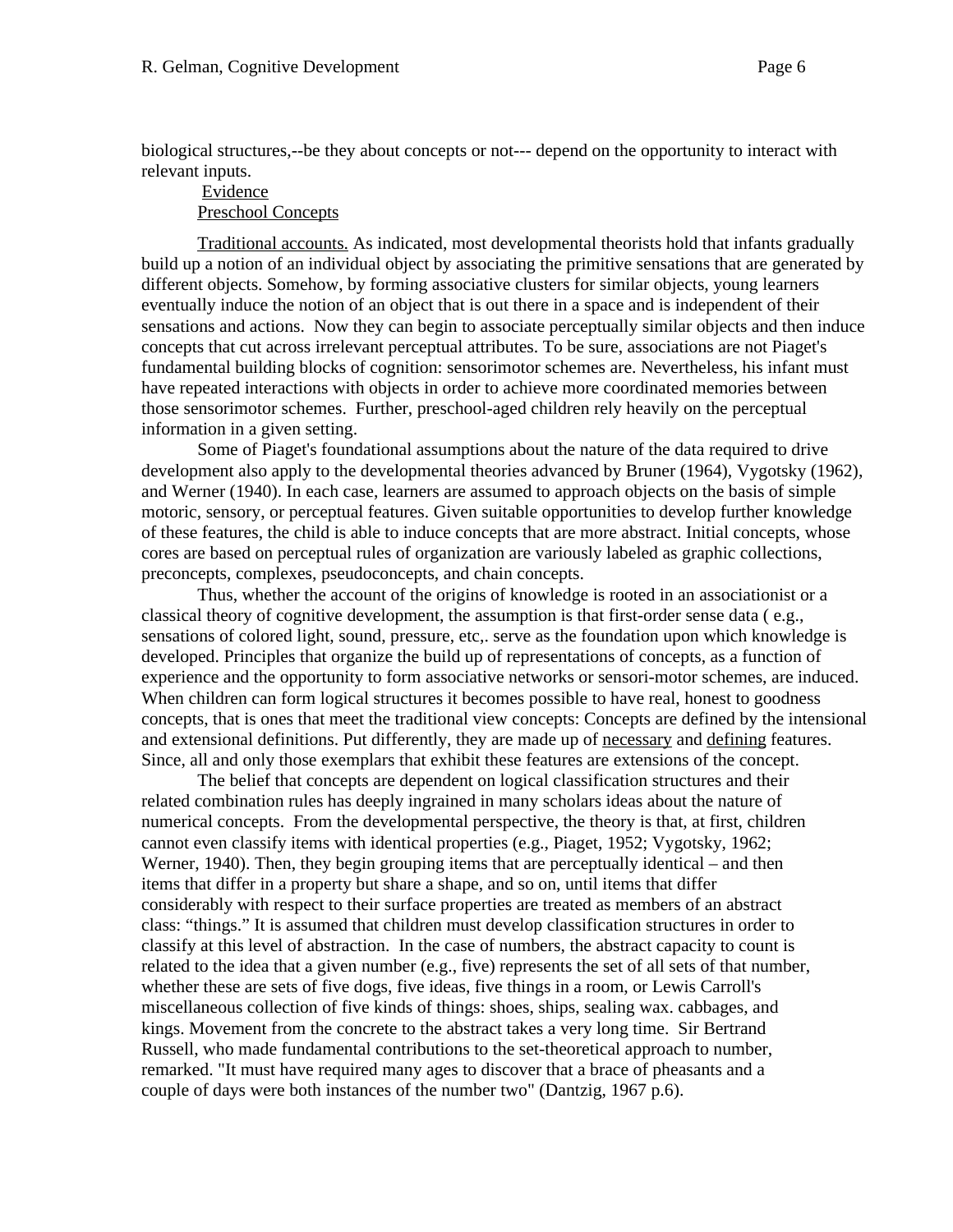Next I address problems with the feature theories and their variants for concepts of living things and artifacts. Despite these difficulties with the traditional theory, some developmental lines of that continue to encourage consideration of stage-theoretical positions.

# Lines of Traditional Evidence

Some of the best evidence in favor of stage theories and the traditional definition of concepts came from the various classification tasks that Bruner (1964), Piaget (1952), and Vygotsky (1962) used. Across a set of different tasks, preschool-aged children fail to apply a classification structure. That is, they do not use consistent criteria to sort a pile of objects, whether these are different colors or shapes, and they do not solve problems that require them to reason about the hierarchical relationships between superordinate and subordinate categories. For example, when Inhelder (1964) and Piaget asked children who were 7 years old or younger whether a bouquet of six roses and four tulips contained more roses or flowers, they invariably answered more roses.

Bruner (1964) presents the results, from two other tasks that add weight to the idea that young children cannot classify consistently (i.e., that they cannot use an intension to pick out all, and only those exemplars that are *extensions* of the concept. In these studies, children aged 6 to 19 years heard a series of concrete nouns and had to answer how each new item was both similar to and different from the already-heard items. For example, a child first heard "banana" and "peach" and then "potato." Then the child was asked how potato is different fro banana and peach and how it is similar. Children answered on the basis of perceptual attributes such as color and size and not categorical membership or even functional similarity. In a second task, the children were shown a large number of photographs and then were asked to select groups that were alike. Again, of the young children were based predominantly on shared perceptual attributes as opposed to share intentional criteria.

Using somewhat different procedures, Vygotsky (1962) reported a similar pattern in which younger children focus on common perceptual or thematic criteria. Given the robustness of the developmental classification data, it is easy to see why so many people believe preschool aged children have pseudoconcepts, pre-concepts, or idiosyncratic concepts that put together items that older children and adults would never put together. Indeed, it is an easy step from such results to a stage theory stating that older children and adults have the mental structures that support hierarchically organized concepts but that, toddlers, infants, and young children surely do not. This is especially so when we add in the many cases in which where younger children seem indeed to be perception-bound.

Preschool-aged children's persistent failure of the Piagetian conservation task is another salient example of their reliance on the surface-perceptual attributes of the displays. Piaget's (1930) work on early causal reasoning adds weight to the idea that preschoolers reason on the basis of the superficial appearance of things. For example young children seem to think that the sun and the moon move when (and because) the children themselves are moving. Flavell et al. (e.g., Flavell, Flavell, & Green, 1987) give us many examples in which 3-year-olds confuse appearance with reality, saying that a fake rock is "really, really" a rock, even though it is a sponge.

Preschool children need not be perception bound: As indicated at the beginning of this chapter, concepts do not stand alone. That is, a group of concepts is organized in such a way that it informs one's understanding of the individual concepts. Therefore, one might expect that the extent to which one has acquired abstract concepts would be related to how much one knows about the exemplars presented in a categorization task. Because many of the traditional classification tasks do not use items that researchers can be certain young children know about, one might ask what kinds of performances obtain when young children are presented materials that they do know about.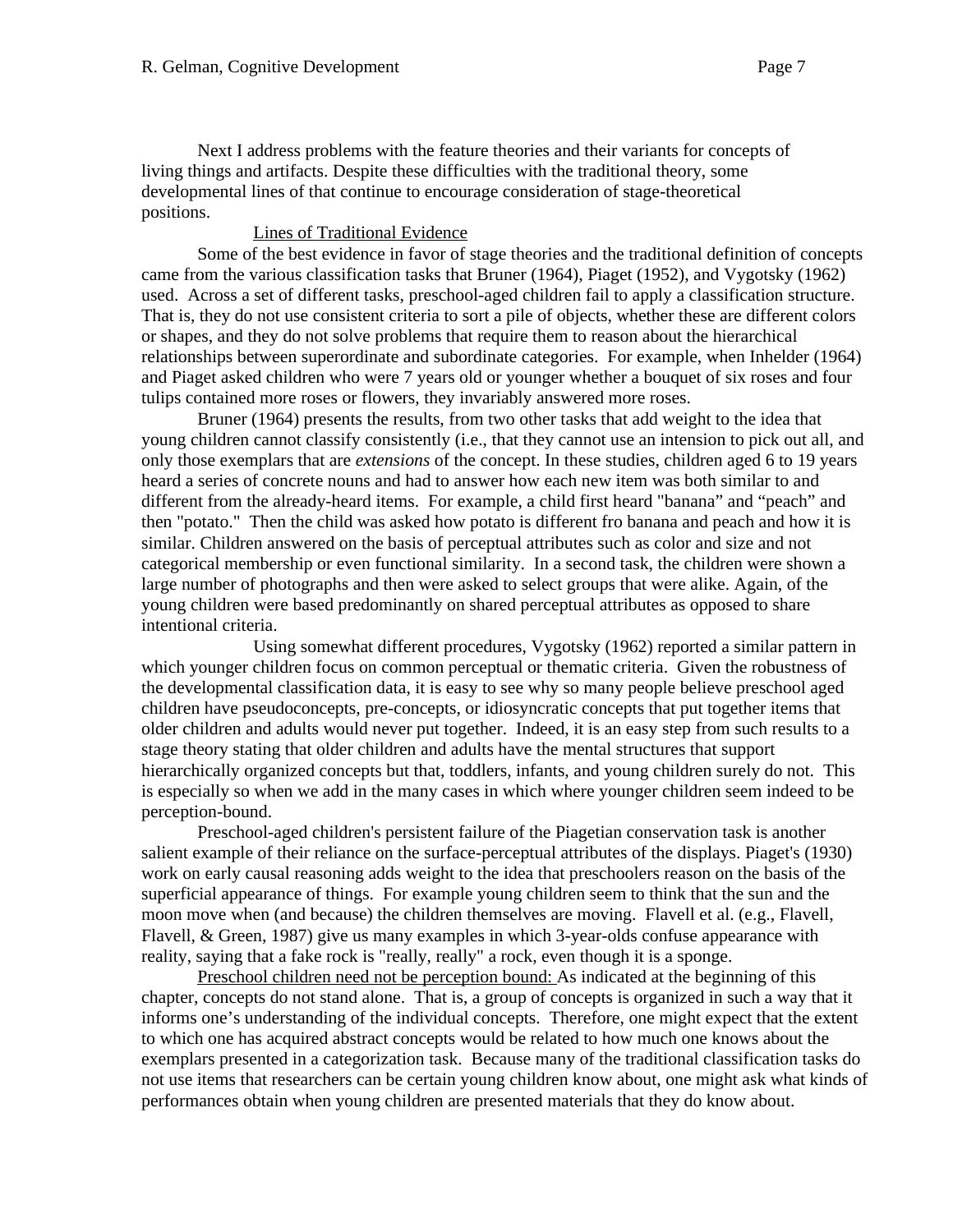Gobbo and Chi (1986) followed up on the fact that some children are passionate consumers of information about dinosaurs, so much so that they become experts on the subject. This made it possible for the authors to provide a wonderfully compelling example of the role of young children's knowledge vis-a-vis their success on classification tasks. The more the children knew about dinosaurs, the more complex was the classification scheme reflected in their recall of the names of dinosaurs. They also could assign novel exemplars to the right category (e.g., meat-eating or not). Lavin, Gelman, and Galotti (2001) reported similar results in their study of what 5- and 6-year-olds know about the cartoon figures in a game called Pokeman that captured the attention of children around the world for several years.

There are about 150 different Poke man characters appear in books, games, movies, television shows, and decks of cards that are sold, much as baseball cards are. The probability that any card will be in a deck varies, and this makes some cards more valuable than others. Somehow, children learn the monetary value of the different cards and often take this into account when trading cards, at clubs, schools, and in their neighborhoods. The different cartoon-like characters belong to social groups, teams, and "evolutionary groups."- in which one individual can advance to a physically more powerful character. It turns out that the young participants were much more likely to qualify as experts than were their parents. The experts had a great deal more to say about each of 20 cards, rarely mentioned perceptual attributes such as color or shape, and often referred to the nonobvious, conceptual facts: "This one's Ninetails, and he evolves from Vulpix. He's a fire Poke man". Novices could not label as many items, preferred perceptual statements, or simply said that they knew nothing about the shown character.

These examples illustrate two important points. First, when young children are motivated to master much knowledge, they have conceptual organizational structures that are available for storing their knowledge in a coherent fashion. Second, when young children do master a body of knowledge, they do so in a way that relates the concepts in the domain to each other. Of interest is whether the previous examples are idiosyncratic and true for only for a limited number of children or whether there are domains of knowledge that many young children are inclined to learn about. The answer is that the latter is true. In the next section, I consider several examples that contrast with the persistence in some quarters of the view that young children are universally perception-bound, animistic, or egocentric. In the main, the latter two attributions follow from the first because young children's presumed reliance on perception is said to follow from their lack of the ability to form true or abstract concepts. Thus, young children are described as animists because they supposedly rely on the fact that animates move on their own. When other objects, such as the sun, the moon, a river, or machines appear to do the same, the idea is that young children cannot help but be animistic. Regarding egocentricism, the problem is that young children fail tasks that require them to take the perspective of others, perspectives they cannot see. Given that they have no data both the other person's perspective, they rely on what they can see, their own perspective. Hence, they end up looking egocentric.

Although there are many tasks in which children do appear to be perception-bound, animistic, and egocentric, there are also others in which young children use abstract knowledge, take the perspective of others into account and readily distinguish between animate and inanimate objects. Gelman and Baillargeon (1983) summarized a range of the latter studies. Subsequently, domainspecific theorists have uncovered large pockets of conceptual competence that are relevant to these demonstrations. Hence, the belief that very young children cannot help but be perception-bound is being eroded by the ever-growing body of evidence showing that they respond to complex information about the different kinds of causal conditions that go with animate and inanimate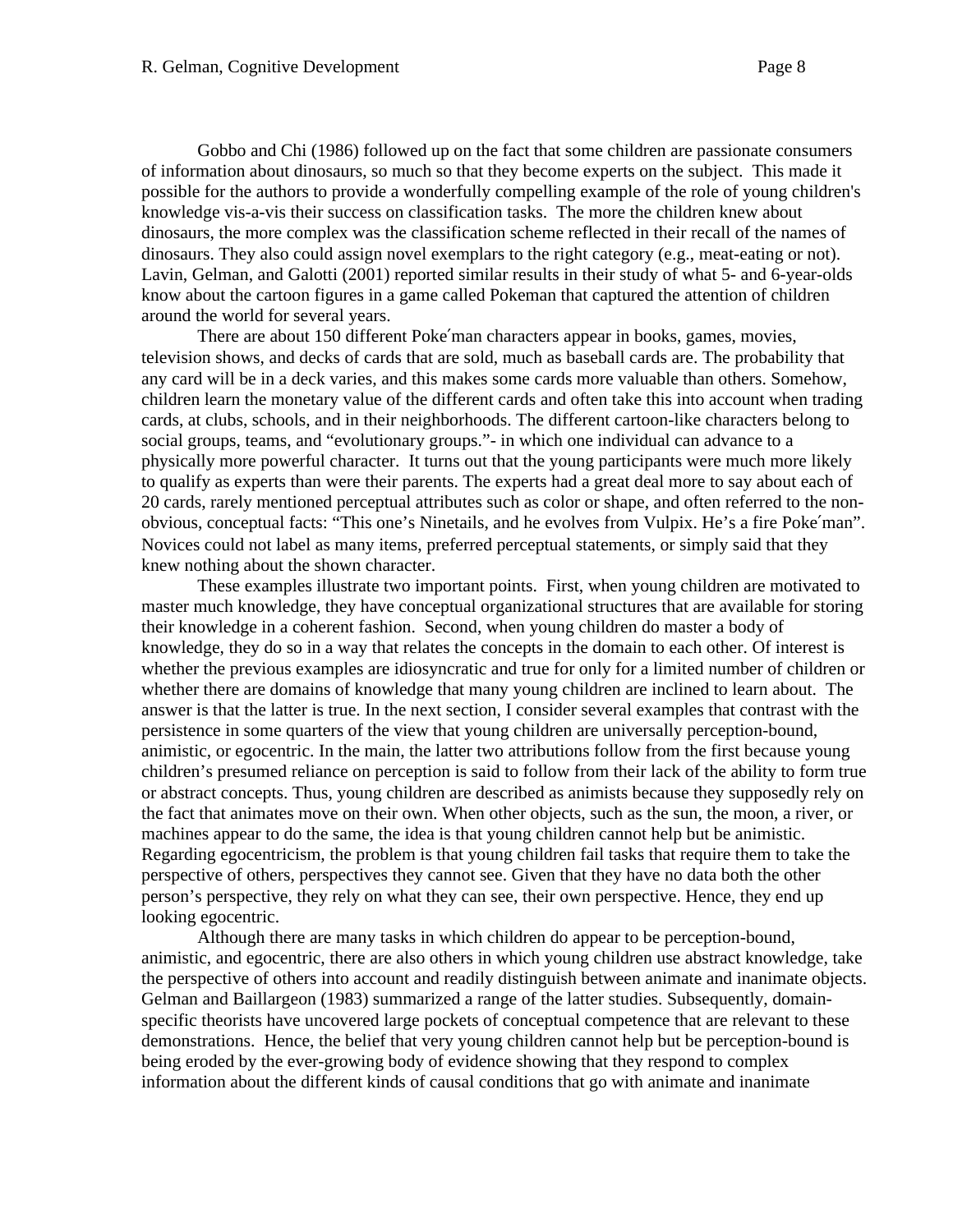objects. These lines of research are joined with theoretical efforts to deal with the problems of the classical or traditional theory of concepts and concept development.

#### Alternative Theories of Concepts and Cognitive Development

#### Problems with Traditional Theories

The problems with the classical theory of concepts, as well as with variants of it, are reviewed in a number of sources (e.g., Fodor & Lepore, 1996; Medin, 1989). One serious problem relates to the question of what counts as a defining features. Although people say that dogs have 4 legs and fur, they cannot believe these defining features. Otherwise, they would say that a three-legged dog that lost its fur is no longer a dog. However, intuition (and research) show that this is not the case. Furthermore, features are context-dependent. The color purple can be thought of as a feature of wildflowers but not of dogs. That is, something about these concepts picks out purple as relevant in one case but not in the other. This amounts to saying, that given the concept wildflower, purple can be a feature. But then matters about the definition have become circular: Purple is a possible defining feature, only when the complex concept wildflower is already in place!

In an effort to deal with these problems, some theorist began characterizing concepts as prototypes (Rosch, Mervis, Gay, Boyes-Braem & Jonhson, 1976). According to this view, concepts have a central prototype. Extensions are included in the concept on the basis of the degree to which their features overlap with those of the prototype. Others suggested that the mind keeps track of both exemplars of a concept and the probability that it has the defining features. Different features then accrue different probabilities. Both theories are probabilistic in that each exemplar may or may not possess each of the defining features. Therefore, in the end they are variants of the classical theory of concepts. The move to a probabilistic solution appears able also to handle the fact that people think whales and turkeys are bad examples of fish and birds, respectively. However, probabilistic solutions run into trouble over the requirement that concepts be compositional. Consider the following well-known example: When people are asked to name a prototypical pet, they answer cat or dog. When asked to name a prototypical fish, they often say trout When asked to name a prototypical pet fish, they do not say dog-trout; instead, they say goldfish.

These problems led different theorists to several related moves. Medin (1989) and S. Gelman (e.g., 1996) adopted a version of the philosophical theory of essentialism. According to this position, surface similarities are no longer defining, and the role of individual features is deemphasized. Those features that are shared are due to a deeper, nonperceivable essence. The essences of natural kinds are internal and immutable, and transformations of surface features do not change these. Thus, a three-legged dog is still a dog because it continues to have its kind of essence. A person is still the same person even though he or she gains weight, gets a haircut, and has an artificial limb, again because the essence stays with the person through these changes. The fact that different people tend to share prototypical features is due to their related essences. The essences lead to causally related features that tend to co-occur, as in the case of feathers, wings, and beaks for bird. Put another way, the concepts are part of our innate conceptual heritage because our minds must acquire knowledge about the respective entities of nature. However, it is not necessary for us to know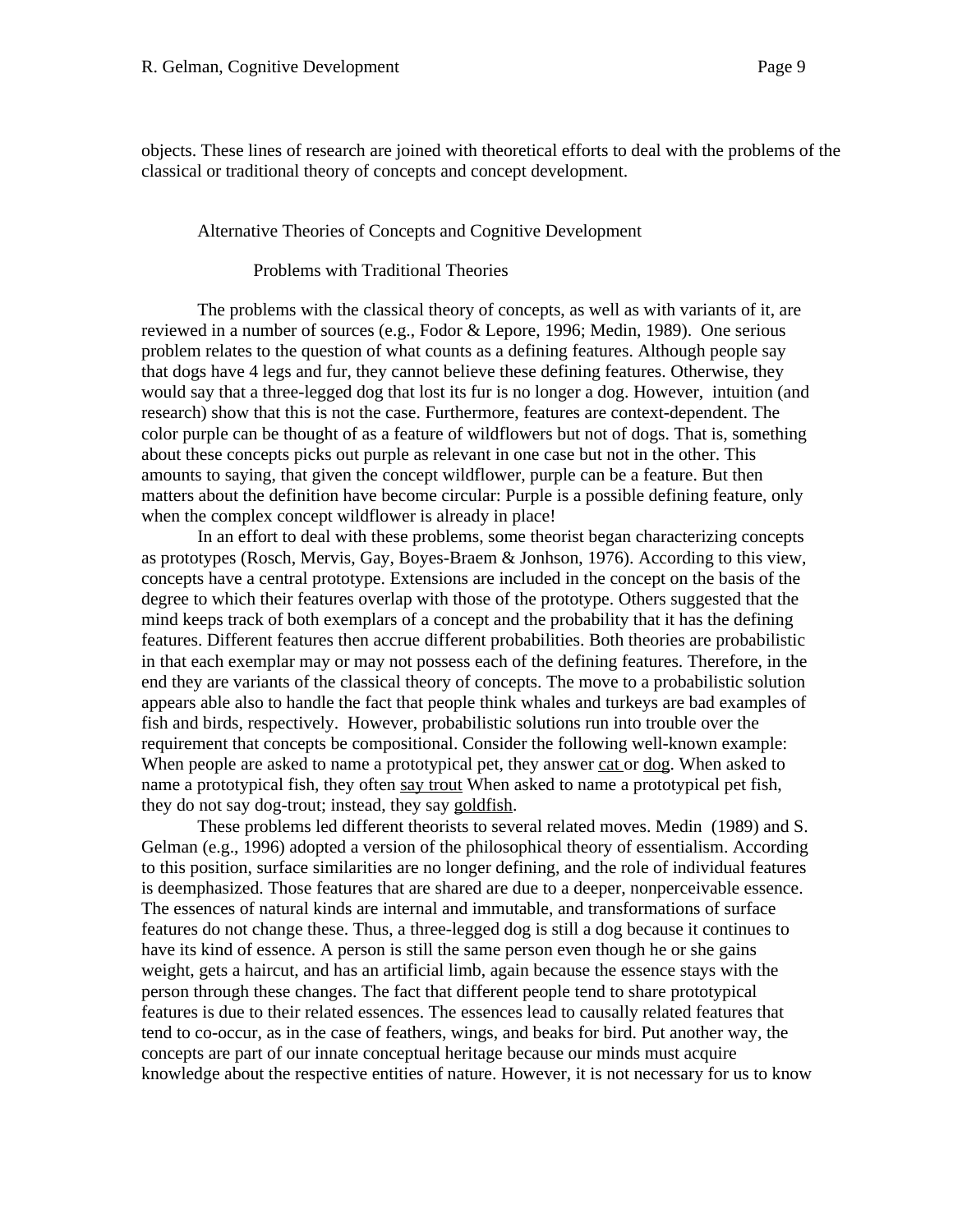the way essences render causally related features. The idea is that the essence of a concept leads us to attend to and learn about the exemplars that form the extension.

Others theorists have made proposals that share with the essence position the idea that acquisition is guided by deep, unstatable principles at least as much, as by surface similarity. These include "first principles" (R. Gelman, 1990, 1998b); modes of construal (e.g., Dennett, 1987; Keil, 1995): core knowledge (Spelke, 2000); intuitive theories (e.g., Carey, 1985), and theory-theory (Gopnik & Meltzoff, 1997). These can be divided in terms of how much innate knowledge about the world humans are granted. Some theorists grant young learners innate domain-specific learning-enabling structures that are skeletal in form. Others grant infants something akin to theories, or at least content-rich core-knowledge structures.

R. Gelman (1990) chose to work with the notion of first-principles. Her idea is that different domain-specific principles constitute something like different mental-skeletal structures. Each set of first principles directs attention to as well as learning about those data in the world that are relevant to that, only that domain. This creates different domain-relevant learning paths, leading to the acquisition of knowledge that fills in the skeletal structure outlined by its first principles. Leslie (2000; Leslie & Scholl, 1999) articulated a very similar position in his account of why humans have a module. Gelman made her choice in part because of her belief that one does not want a theory of what is innate if that theory bears a remarkable resemblance to  $17<sup>th</sup>$ -century scientific thought. Keil developed a similar argument to explain his shift from a more content-rich theory of what is innate to that gives learners particular modes of construal. Gopnick and Meltzoff (1997), Spelke (1990; 2000) and Carey (1985;1999) adopted accounts that would seem to grant more specific knowledge or particular strategies for concept acquisitions.

Spelke's (1990) core knowledge principles for objects are also meant to support learning about objects in the world, but she notes that before people can do this, they have to find those bits of data that cohere together to constitute an object. However, because parts of many objects in the world are occluded, one must have a way to pick out those parts that bind together as an object. This is why Spelke's core principles for objects are as much about the world as they are about the human mind. She holds that it makes sense to endow the species with the kind of principles that will pick up the perceptual and conceptual data that identify objects that are"out-there".

Some might think that Carey's (1985; 1999P ideas about intuitive theories (and conceptual change) are a version of the theory-theory. This is unlikely. Her intuitive theories lack many standard characteristics of scientific theories. For example, individuals cannot state the principles that organize their knowledge. In addition, young children's generalizations about what they know about people and animals are often asymmetrical. Therefore, it is reasonable to paraphrase the word theory as something like "organized intuitive knowledge about X." Researchers could also follow the line taken by many who study early, untutored mathematical knowledge and refer to it as street arithmetic.

Gopnick's (Gopnick & Wellman, 1994; Gopnick & Meltzoff, 1997) position is quite different from those just covered. She and her collaborators hold that infants do not start out with domain-specific information-processing structures. Instead, they argue that young children are scientists in the making who use the methods and frameworks that scientists do. This sets the stage for children to build theories that are akin to those held by scientists. There is reason to ask whether the child-as-scientist metaphor is apt (Klahr, 2000). There is no question that young children actively engage their environment with lots of try-this-and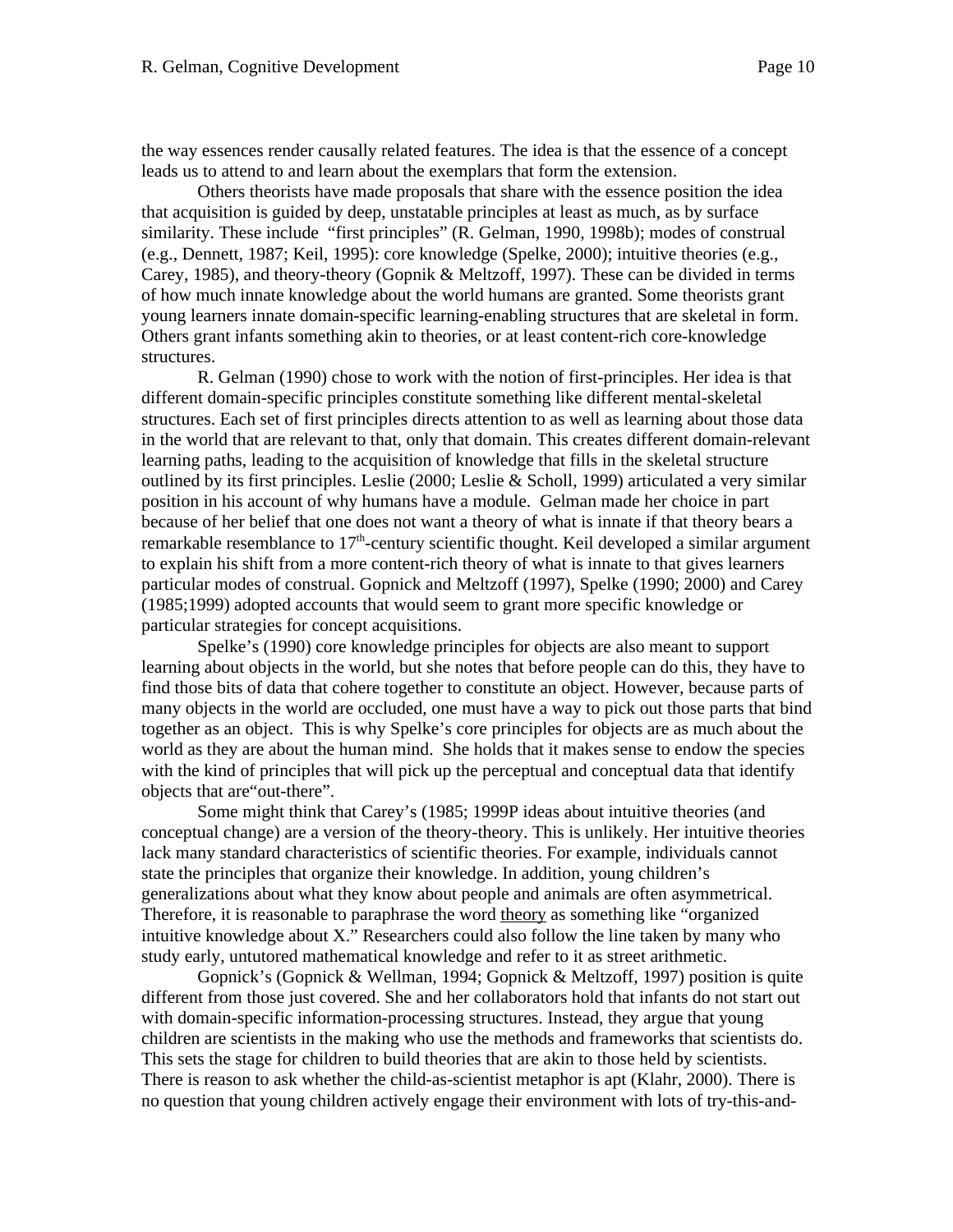that, and they will stick with a problem until they achieve a solution (e.g., Karmiloff-Smith, &Inhelder 1974/75; Siegler,1996). Furthermore, the evidence supports the idea that even very young children are motivated to learn about causes. However, this is not the same as consciously thinking of specific hypotheses to test, reject, alter, and modify in the face of experimental data: nor does this guarantee that one will achieve understanding of a domain that is theoretical in the same way that scientists' hypotheses are theoretical.

At a minimum, the principles and entities of a scientific theory should be stateable, that is, rendered explicit. In their discussion of causal reasoning in preschool-aged children, Bullock, Gelman, and Baillargeon (1982) distinguished between using of implicit causal principles that support the ability to make predictions about the effects of varying components of a mechanism and then explaining their predictions. Young children predict the effect of a change in a mechanism very well even though they cannot explain the change vis-à-vis the nature of the mechanism. Never mind young children—probably very few adults know why pushing a button to turn on an air conditioner is effective, as studies of adults at first-ranked universities have shown (Wilson & Keil, 1998; Subrahmanyam & Gelman, in press).

Gopnick and Meltzoff justified their position on the grounds that theirs is a developmental theory. They asserted that theories that granting foundational core domains, modules, or principles are not developmental. This is a misunderstanding of how the term innate is used in the present era. It is not used to mean "preformed" and ready to spring forth full-blown from the head of Zeus as soon as the first relevant datum is encountered. In fact, all variants considered here are epigenetic learning theories, that is, theories that are meant to show how some innate structure can lead learners to identify data that will contribute to knowledge about the concepts that can become embedded in the skeletal structure of a given domain. The idea is that there are innate learning-enabling constraints or guidelines. For an extended treatment of this issue, the reader can consult Gelman and Williams (1998) and Chap. **TK** of Vol. 3 of this series

#### **Some New Lines of Evidence**

#### Animate and Other Worldy Objects

Leslie (1987) and Spelke, Phillips, & Woodward (1995) demonstrated that 7-month-olds know that although two inanimate objects must contact each other if a causal event that involves them is to occur, this is not so for two people. In Spelke et al.'s study infants watched two pairs of videotaped displays. The inanimate pairs of stimuli were two 5- and 6-ft tall objects that had distinctive novel shapes and contrasting bright colors and patterns; the objects moved toward each other, touched each other, and changed direction. The animate pairs were two people: A person holding her arms up and close to her body moved towards the other person and brushed against the other person. Infants looked reliably longer at the no-contact inanimate event; they showed no such preference in the animate event trials. Spelke's et al.'s findings are buttressed by Mandler and McDonough's (1996) finding that 9-month-old children organize their exploration of toys so as to keep examples of animals and vehicles in separate categories. Other studies converge on the conclusion that infants are sensitive to the different kinds of causal conditions that support the different movements and trajectories of animate and inanimate objects. (e.g. Gelman & Williams, 1998)

By the time children are about 3 -years old, they are well along in their understanding of the differences between animate and inanimate objects. Massey and Gelman (1988) showed that 3- and 4-year-old children are able to specify which novel objects depicted in photographs could move themselves both up and down a hill. The pictures were of objects drawn from five categories: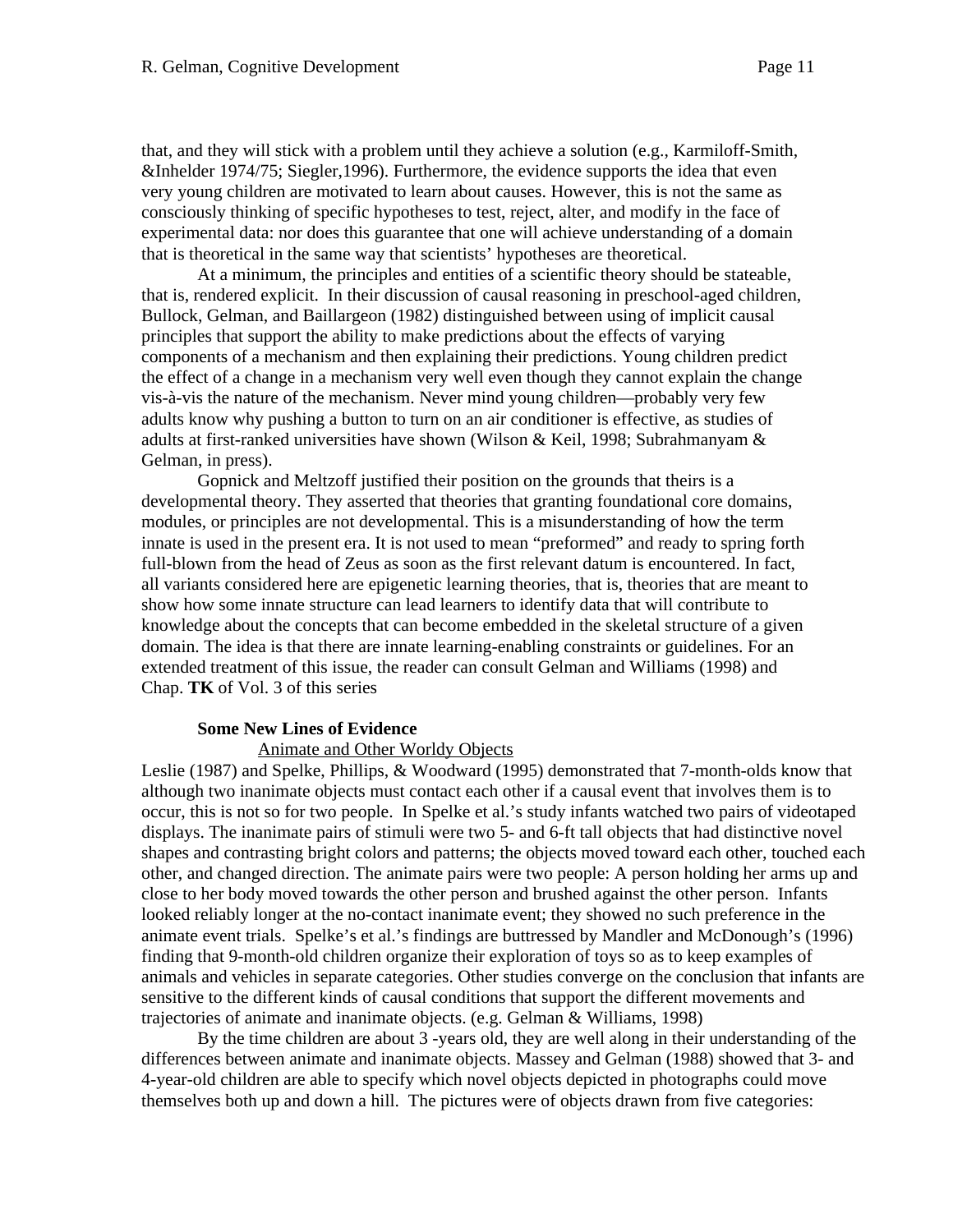mammals, nonmammals, statues that share animal parts, wheeled devices, and rigid complex objects. The young children were extremely good at the task. Of critical significance is the fact that they did not rely on surface-perceptual similarity rule. For example, they denied the statues self-movement capacity even if these had arms and legs and their comments left no ambiguity on the matter, (e.g., "does not have real legs." "just a furniture-animal").

Studies in which young children are asked about the insides of objects can provide important evidence about whether they are limited to using the elementary sense data given by an object. What should happen when young children try to answer what is inside animate and inanimate objects? In neither case is there any reason to think that they can see the insides. If they are restricted to a perceptual level of processing, one possible solution would be to use a surface-appearance generalization rule. This would mean saying that the inside is like the outside (e.g., hard, red, etc.) The same rule should be invoked, no matter what category the object. If, however, young children possess implicit causal principles that distinguish between animates and inanimates (i.e., principles capturing the fact that animates move on their own and that inanimates need external sources of energy), then children should give qualitatively different answers for animates and inanimates. They do. When answering about animates, they say that a range of animals have blood, bones, and food on their insides; when answering about inanimates, they variously respond that there is nothing--stuff or material, the same color, dirt, and so on--on the outside. These findings are replicated in Subrahmanyam and Gelman (in press) and compliment findings from the laboratories of S. Gelman and Opfer (in press) and Simons and Keil (1995). For example, Wellman and S. Gelman (1997) found that preschool-aged children contend that a dog is no longer a dog if one takes its insides out. In contrast, a dog remains a dog if one takes off its outsides. Simons and Keil (1995) told 3-, 4-, and 5-year-olds about Freddy the alligator, who could see through the outside into the inside of things. The children were to help Freddy figure out which of two items had the "real" insides. For example, children saw line drawings of two sheep, each with an opening. One showed machine parts inside, and the other showed animal parts. The children's choices made it clear that they knew that some things are more likely to be inside animals than machines and vice versa.

Young children's ability to engage abstract or unseen criteria to classify and make inferences about different categories of objects does more than challenge the idea that they are restricted to a perception-bound state of mind. They highlight a key theoretical issue: What counts as relevant input? For example, how should researchers characterize the nature of the input that children took as relevant in the Massey and Gelman (1988) study? All the items were novel, and none moved. Bugs with shiny surfaces were treated as if they were animate, but statues with shiny surfaces were not. Details that were not present in the photographs (e.g., the feet of an echidna), were cited in explanations of why the creature could move up and down a hill. It must be that the children used some information in the photographs; the problem is to come up with a systematic account of how to characterize it. Massey and Gelman conjectured that it was that pattern of information one would use if one were concerned about causality. The idea is that principled concerns about cause of motion led to the selection of those kinds of information that are relevant to questions about causality. Just as adults might well ignore the color of a piano and focus instead on information about its weight, when deciding how to move it, so too children might focus on information about substance and ignore color when pondering whether a given item is capable of self-generated movement. From the child's point of view, causal principles can provide the guidelines for finding and then learning about the pattern of inputs that are relevant to the animate-inanimate distinction.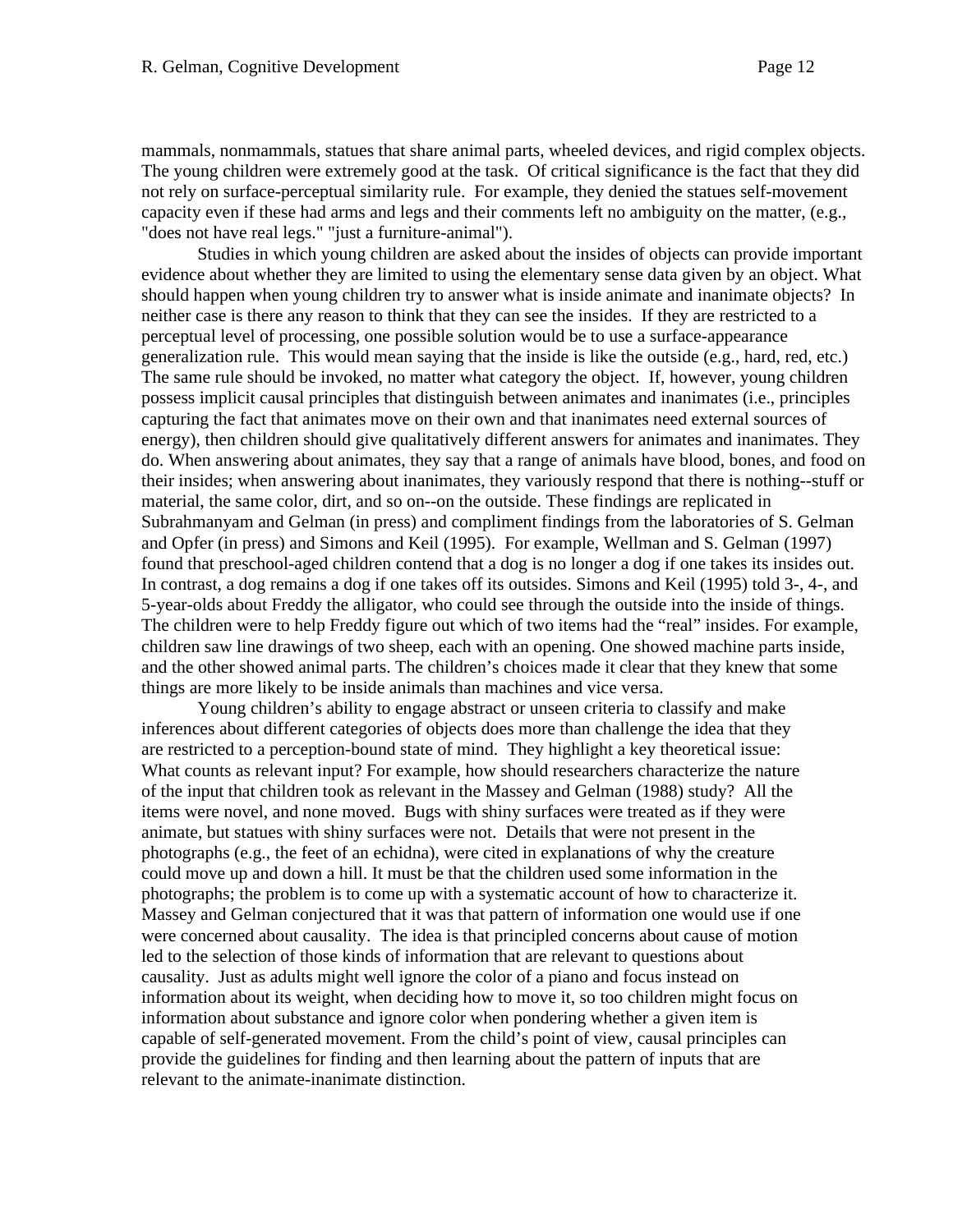It is a matter of fact that inanimate objects cannot cause themselves to move or change and that only animate objects have this ability. The reasons for this are straightforward. Depending on whether the object is animate or inanimate, the requisite energy for the initiation and maintenance of its movement comes from different sources. Accelerations of animate objects depend on the structured release of energy from biochemical reactions within these objects, which are made of biological material; in contrast, the source of energy for the accelerations of inanimate objects is external to the objects themselves. The cause of inanimate motion is an external force and there is always a transfer of energy from one object to another or a conversion of potential energy to kinetic energy (imparted energy). The cause of animate motions comes from the controlled and channeled breakdown of chemical bonds-the controlled release of internally stored energy. Animates act in ways that take into account their environment, be it animate or inanimate. This functionally adapted and readapted quality of animate motion is intimately tied to the fact that motion serves functions in animate beings. By contrast, motion serves no adaptive function for inanimate objects; such a consideration is simply not part of the discourse domain of physics.

This line of reasoning led Subrahmanyam and Gelman (in press) to ponder how young children would treat different kinds of machines, including those that are built to move. One possibility is that they would use an animist default strategy, that could be based on analogical reasoning (Goswami, 1995: Gentner 1983) about the seemingly shared capacity for self-generated motion. Subrahmanyam and Gelman did not favor this hypothesis because of their position that children yoke considerations about the causal source of motion to the kind of stuff of which an object is composed. Because machines fail the conjoint constraint, Subrahmanyam and Gelman thought it likely that children would place them in a separate category. The idea was that they would know that they did not fit either the animate or inanimate category. If the authors are right, then even very young children should not confuse machines with animate objects.

Because machines are man-made artifacts, knowledge of particular kinds of machines depends on opportunities to encounter and learn about them. Different machines mimic different animate properties. For example, when observed from the outside, vehicles seem to move on their own, and computers and robots can mimic the mental functions of human. Subrahmanyam and Gelman (in press) expected young children to say that some agent makes vehicles move. Because one needs knowledge of both the machine and the mental function to attribute animistic properties to computers and robots. Subrahmanyam and Gelman thought it likely that adults would be more animistic than young children. Put differently, although they did not expect young children to know a much about machines, they did not expect them to mix them up with clear cases of animates and simple artifacts. Our findings confirmed these predictions. The adults who were most inclined to say that robots could think and that computers could think and remember. Still, only rarely did they say that these objects breathe and have brains. This kind of selective animistic attributions led Subrahmanyam and Gelman to say that one needs to know a great deal to be an animist. It is a mode of thinking and explanation as opposed to a primitive structural stance. Parenthetically, metaphor, play, and religion are other modes of representation that humans can use. Thus, it is essential that researchers take care to ensure that their subjects understand which mode they are expected to engage.

The discussion about machines should make clear that a rational-constructivist position is every bit as concerned about acquisition mechanisms and input conditions as is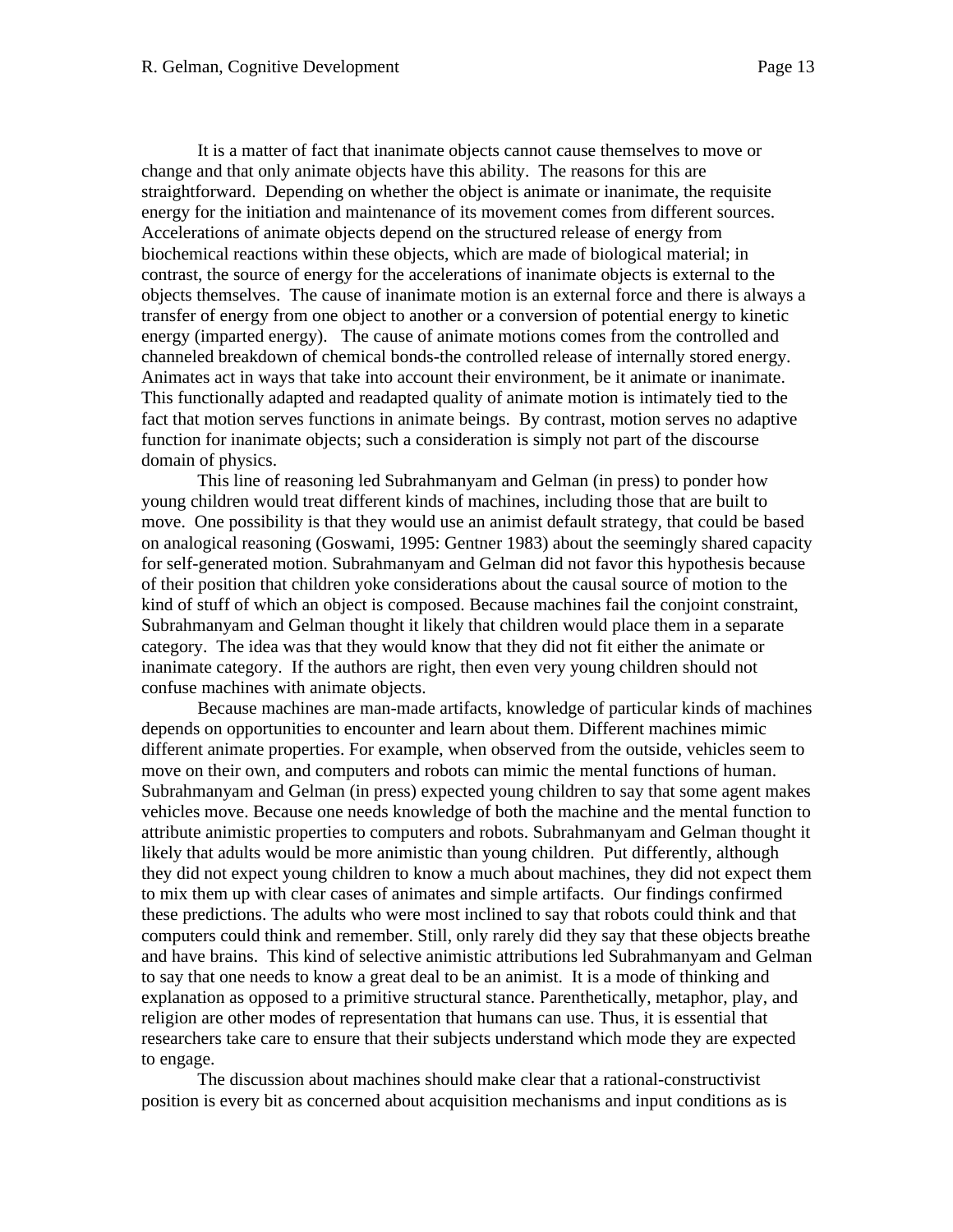any cognitive developmental theorist. Within the theory's frame of reference, innate and learned are not opposites. However, learning benefits from the presence of a skeletal set of principles, or organized expectations about different domains. A similar conclusion motivates an interesting line of cross-cultural research. Even though people all over the world might be concerned with the causal conditions that generate different kinds of objects, their knowledge and explanation systems of these need not be identical. In fact, one might expect people who live closer to nature than do those who live in high-rise apartment buildings in cities to have richer understandings of relevant biological dimensions of growth and reproduction. Studies by Atran (e.g., 1999) and Hatano and Inagaki (1999) provide such evidence.

Atran (1999) pointed out that biological taxonomies are probably universal, be they Itzaj Mayan, Japanese, or American. Although he does not endorse the idea that there are universal, native theories, he does point out that these taxonomies are "well-structured enough to impose constraints on any and all possible theories, thereby rendering biological theories possible" (p. 119). These structures encourage the search for causal explanations in the context of the environment in which one lives. This in turn can have tremendous influences on the kinds of explanations that members of a culture develop. For example, the Izaj live closer to their land and acquire considerably more knowledge about the ecological niches of the animals around them than do students at the University of Michigan students. Members of each group were asked to do diversity problems. The students were told that wolves and coyotes (similar animals) share one kind of disease because and that wolves and deer (less-similar animals) share another kind of disease. Then they were asked to say which disease was most likely to be common to all of the animals in a given locale. The students picked the wolf-deer disease because this pair spanned a more diverse set of animals. The Itzaj (who were asked about animals they knew) did not use the diversity strategy, as it turns out because they knew much more about the transmission of disease and the ecology of the animals. Whether they picked similar or dissimilar pairs of animals depended on how readily they could transmit a disease to other animals. Such findings led Atran to propose that intuitive theories of biology are more akin to intuitive theories of ecology. A similar line of reasoning is why Gelman (1991; Subrahmanyam and Gelman preferred to say that young children are inclined to develop schemes about the coordinated actions that animals and people share. Because animate actions take place in, depend on and respond to the surrounding environment, Atran's notion of ecological categories makes contact with this view.

Obviously, the differences explored by Atran (1999; Medin & Atran, 1999) and his colleagues are not due to innate difference in theoretical endowment but rather to the kinds of supporting environments for learning that cultures and their ecologies offer. Given ubiquitous and redundant experience with the particular set of data embedded in a cultural niche, the odds favor epigenesis of a theory that is sensitive to variables that bear on the skeletal structure of biological taxonomies. Hatano and Inagaki (1999) make a related argument and add developmental data. They gave young children living in a city in Japan the opportunity to raise goldfish. This led to an advance in their ability to attribute properties of animals to humans. Much work must still be done to sort out how innate guidelines foster movement onto various learning paths as well as how one should characterize supporting environments for learning. What is already clear, however, is that the rational-constructivist line of theorizing does not rule out learning. The search is for the kind of learning theory that goes with the assumption that cognitive development is facilitated by the innate contribution of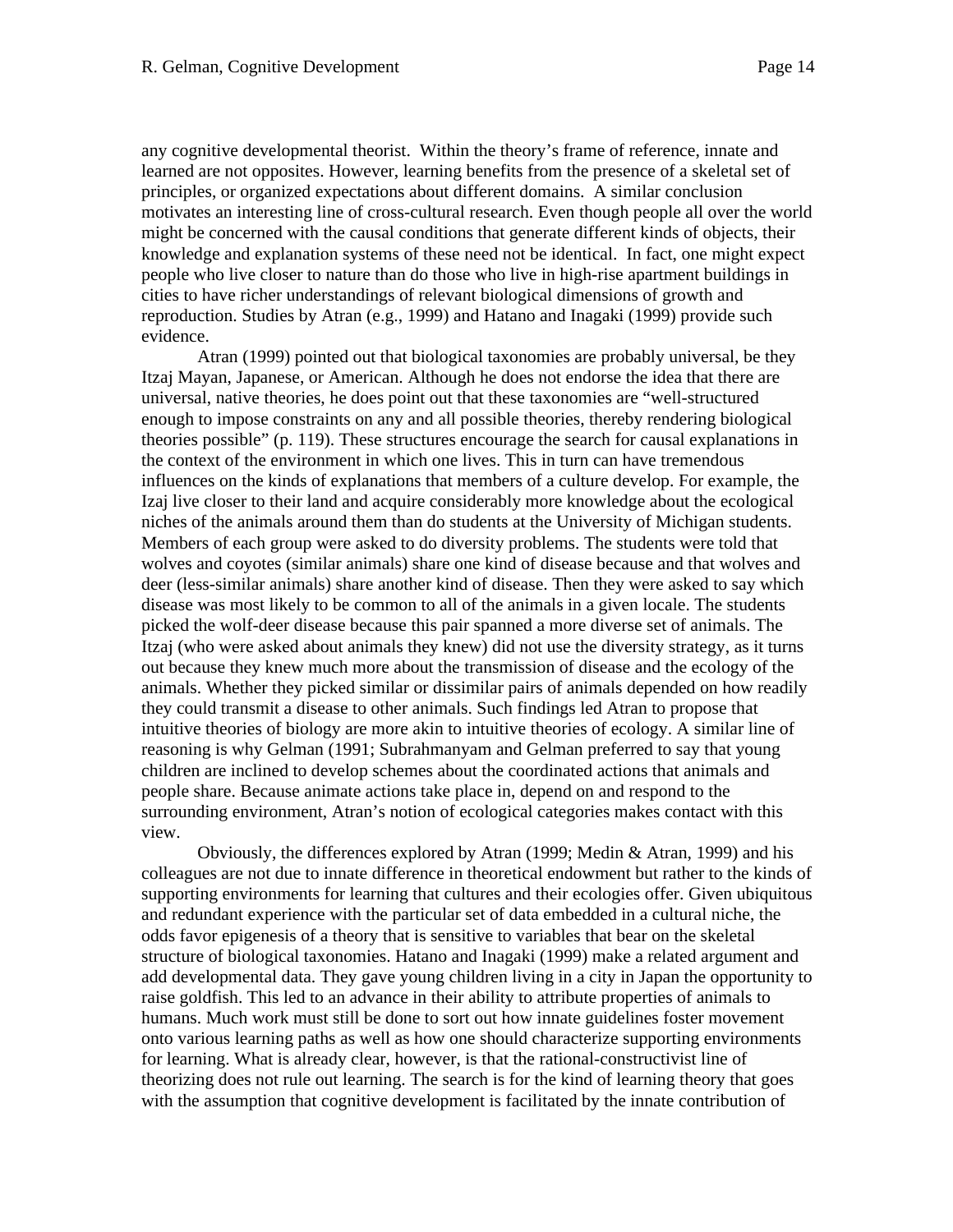first principles for some privileged domains. As it turns out, this is true even for a more abstract domain, number.

#### Numerical Reasoning

The literatures on early quantitative abilities adds weight to the view that very young children are inclined to learn about some specific domains with facility (Dehaene, 1997; R. Gelman & Williams, 1998). Converging lines of evidence can be marshaled in support of the view that principled understanding of addition and subtraction in combination with counting principles constitutes another core domain. The evidence comes from studies on preschoolers' abilities to detect principled counting errors, to invent counting strategies to solve addition and subtraction problems, to deal with novel counting problems, and to disambiguate ambiguous instructions and settings. Researchers have also studied cross-cultural commonalties in rates of learning the first nine digits in count lists, cross-cultural error patterns, animals' and infants' use of numerical information, and the fact that the input is extremely noisy, (Gelman, 2000; in press ).

Infants develop expectations for the number of things or events that they are shown, including heterogeneous objects or drum beats, moving dots on a monitor, or events like a rabbit jumping (Starkey, Spelke, & Gelman, 1990; vanLoosbroek & Smitsman, 1990; Wynn, 1995). They look preferentially longer at a two-item or three-item heterogeneous visual display depending on whether they hear two or three drum beats (Starkey et al., 1990); they discriminate 8 from 16 dots (Xu & Spelke, 2000); they are surprised when the number of objects that they encounter changes as a result of unseen, surreptitious additions and subtractions (Wynn, 1992, 1995): and they discriminate displays that sequence ascending as opposed to descending numerosities (Brannon, 2001). There is debate about whether these results reflect use of a number-specific domain as opposed to a magnitude sensitivity or a one-for-one category-mapping rule. (e.g., Carey, 2000; T.J. Simom, Hespos, & Rochat, 1995). Even if this pattern of results does not represent the use of a nonverbal counting procedure to generate outputs that are added, subtracted, and ordered, the description of the primary data is still abstract and relational. Infants surely are not responding to bits of sensory input, punctate bits of light, color, and so on; otherwise, they would not habituate in experiments in which the items change on every trial, let alone discriminate displays with increasing values from displays with decreasing values.

Whatever the outcome on the debate about infants, there is considerable agreement that many children can use verbal counting procedures with understanding by some point in their third year. That is, their counting procedure is governed by the one-one, stable-order, and cardinal principles and can be applied to any collection of conceptually or physically discrete "things," in any order. The last tag used in the one-for-one assignment of ordered tags represents the cardinal value of a display. Counting is part of a number-specific domain because the representatives of numerosity (called numerons) generated by counting are operated on by mechanisms that are informed by, or are obedient to, arithmetic principles. For counting to provide the input for arithmetic reasoning, the principles governing counting must complement the principles governing arithmetic reasoning. For example, the counting principles must be such that sets assigned the same numeron are in fact numerically equal and the set assigned a greater numeron is more numerous than a set assigned a lesser numeron. The principles themselves need not be stated in terms of counting words or symbols. Any coordinate act that honors the counting-cum-arithmetic principles can be considered an example of counting. This is consistent with evidence that animals can count, and that preschool children with serious language impairments can do non-verbal arithmetic tasks (Arvedson, 1998) as well as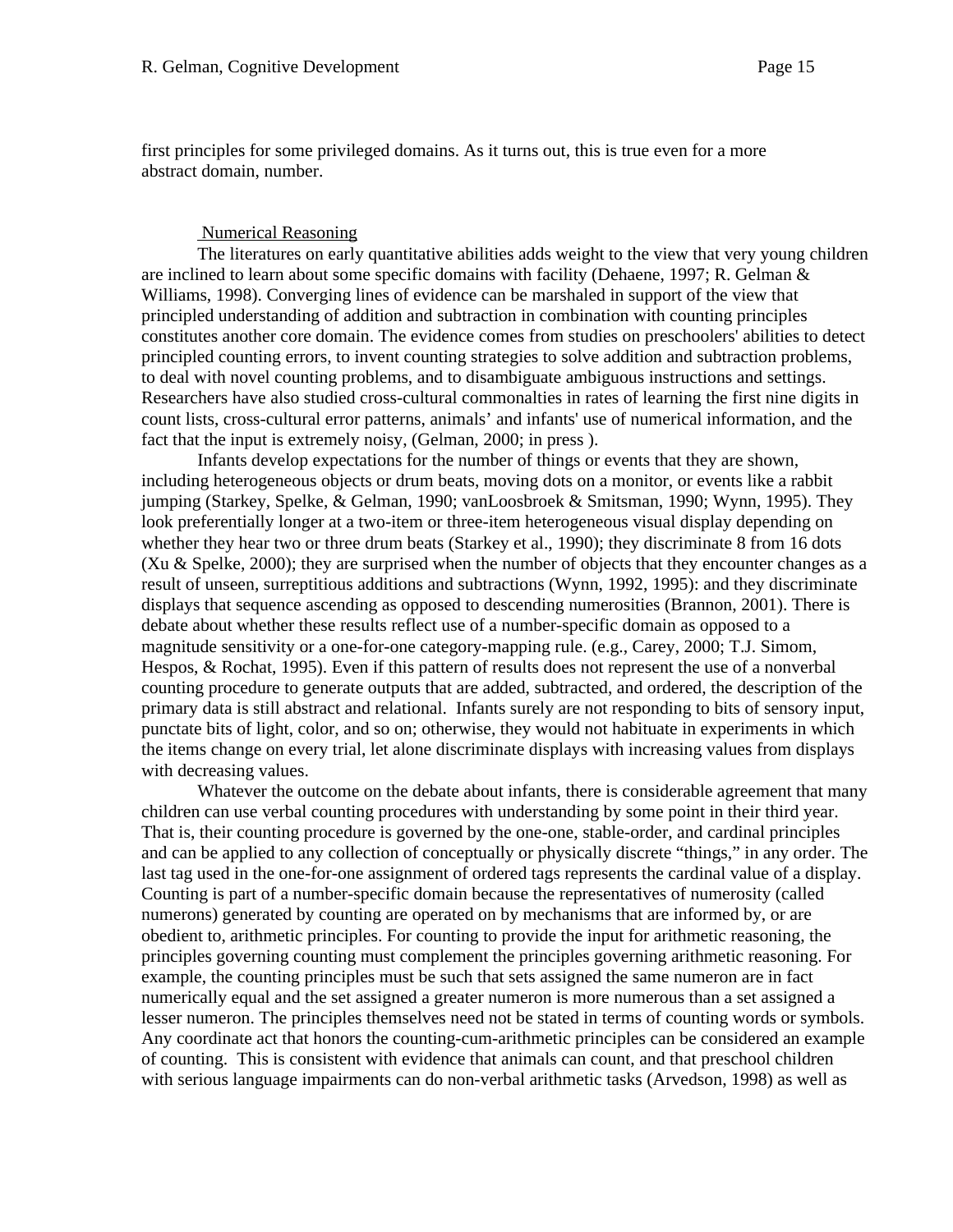the double dissociation between the ability to use complex sentence structure and numbers in a meaningful way (Grinstead, McSwann, Curtis & Gelman, 2001)

Brannon and Terrace (2000) showed that monkeys could order stimuli displaying as many as nine items. Once trained to arrange sets of one, two, three, and four items in ascending order, they spontaneously generalized to novel sets of items containing five to nine items. Platt and Johnson's (1971) study rats' ability to count is an especially nice example of nonverbal counting in animals. Their rats were required to press a lever an experimenterdetermined number of times in order to arm a feeder. The target values of *N* varied from 4 to 24. The rats' responses were systematically related to the number of required presses per block of trials. As set size increased, so did the mean value of their presses. In addition, the variance for each value also increased proportionally to the mean. That is, the data from the study exhibited scalar variability.

Findings about animals' abilities to count are especially interesting. First, they challenge the belief that nonverbal creatures cannot have abstract concepts. Second, they encourage one to consider models of numerical representation that are not tied to settheoretic and therefore traditional definitions of concepts. As long as the generative process honors the one-one, stable, and cardinal principles and tolerates a wide range of item types, one can say that it is a prospective counting device. A pulse generator and a computer are examples of such entities. It is not necessary to assume that a complex mediates the ability to count. Gallistel and Gelman (1992) favor a direct descendant of the Meck and Church (1983) accumulator model of animal counting data in their account of human nonverbal counting.. The model uses a discrete process to generate ordered quantitative representations, for both animals and humans. It is assumed that humans build bidirectional mappings between the quantities generated by the counting processes and the various count words and symbols that stand for a given cardinal value (Cordes, Gelman, Gallistel & Whalen, in press; Whalen, Gallistel, & Gelman, 1999). Evidence that humans relate different cardinal values to quantities comes from the well-known -set size and distance effects. When adults have to choose the greater of two digits, they are quicker to say which one is more, when the difference between them is greater or their values are smaller (Moyer & Landauer, 1967). Further, when adults do nonverbal counting, they also generate data that have the scalar variability signature (Cordes et al., in press; Whalen et al., 1999).

Of course, adults have two ways of representing cardinal values: one that is generated by a non-verbal counting procedure and one that is more mathematical. Even though they take longer to say  $9 > 7$  than to say  $3 > 1$ , they still know that  $9 - 7 = 3 - 1$ . These different ways of dealing with numerals has been documented in a number of studies by Dehaene and his colleagues (e.g., Dehaene, 1997; Dehaene, Spelke, Pinel, Stanescu, & Tsvikin, 1999). There is even evidence that children can re-represent the words for natural numbers both ways. Huntley-Fenner and Cannon (2000) reported that discrimination success improves, as does the distance between two numerals. Zur and Gelman (2001) gave 4-year-olds a task that required them first to predict and then to check their answers for a series of arithmetic problems. The children's predictions were approximate but almost always in the right. Their counts were almost always correct.

Other lines of evidence indicate that there are some conditions under which even 21/2 year-olds relate addition and subtraction to cardinal values rendered by counting (see Gelman, 2000, for a review). However, how they accomplish this is open to different interpretations (Carey, in press; Huttenlocher, Jordan & Levine, 1994; Spelke, 2000).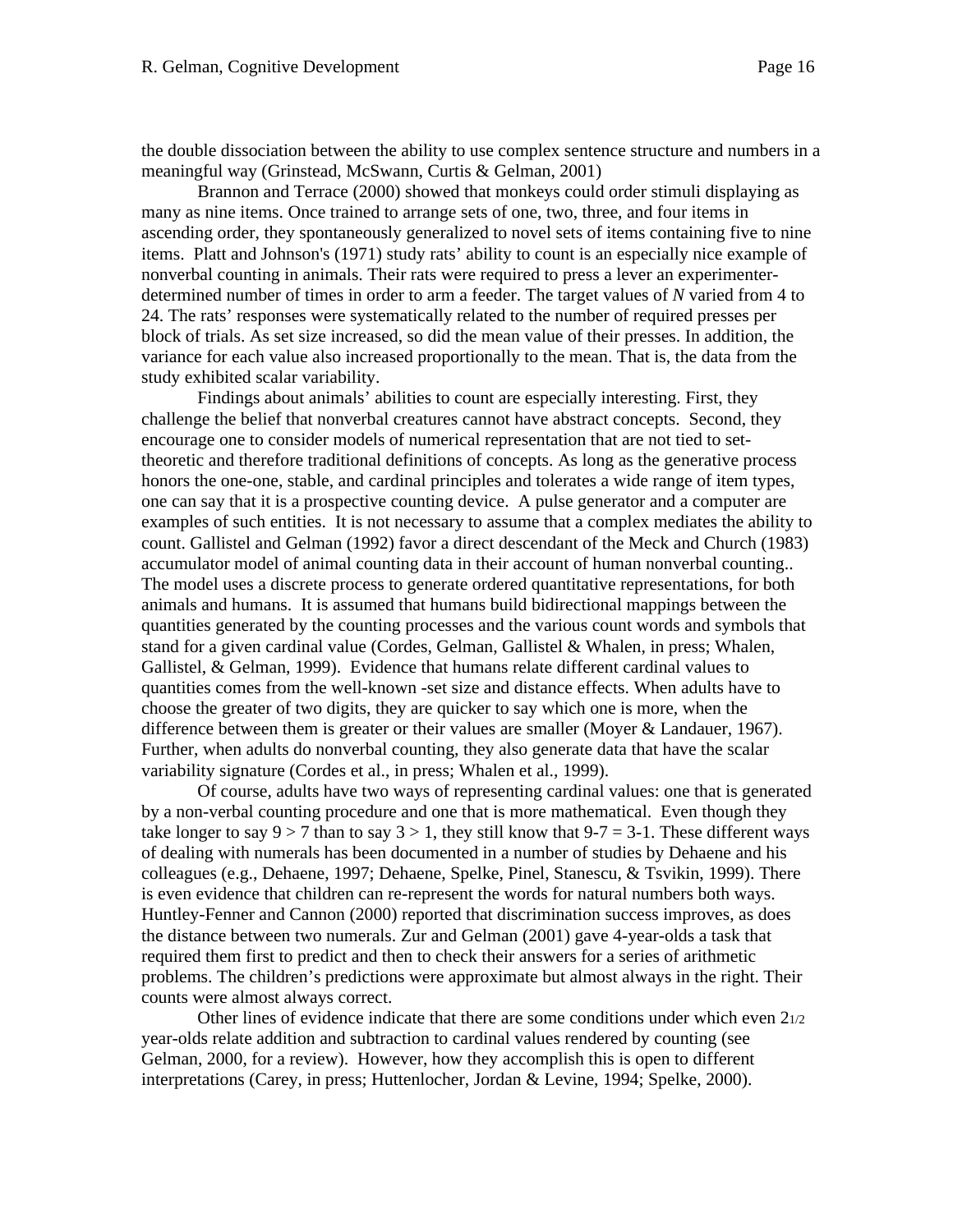R. Gelman and her colleagues (R. Gelman, 1993; R. Gelman and Cordes, in press; Gelman and Williams, 1998) favored an account that grants beginning speakers the nonverbal counting and arithmetic principles that constitute a number-specific domain. The finding of a common non-verbal counting mechanism that is shared by animals and adult humans lends some weight to such a continuity assumption. In addition, it provides beginning speakers a way of identifying and starting to learn the intended meaning of the counting list. The availability of a nonverbal arithmetic-counting structure facilitates the verbal counting system. This is because learning about novel data is aided whenever it can take advantage of an existing mental structure. The learner is more likely to select together those pieces of data that the culture offers as relevant. When the use rules of usage organizing the sequential sounds of a culture's particular count list honor the counting principles, they can be mapped to the available, implicit list. In this case, young learners have a way of identifying inputs that can be mapped to the counting principles, and the principles can then begin to render the lists numerically meaningful. Preverbal counting principles provide a conceptual framework for helping beginning language learners identify and render intelligible the individual tags that are part of a list that is initially meaningless. It also provides a structure within which they build an understanding of the words.

Of course, it is one thing to master the language rules that make it possible to generate successive numerals, forever. The issues of early variability are complex (R. Gelman, 1993; R. Gelman & Greeno, 1989). Here I focus on continuity and discontinuity. First, even adults, unlike computers, are less than enthusiastic about memorizing long lists of sounds that are not intrinsically organized. There is nothing about the sound "two", that predicts that the next sound will be "three," and nothing about the sound "three" that predicts that the next sound will be "four," and so on. There is a nonmathematical, information-processing reason for expecting the task of committing even the first nine count words to take a considerable amount of time, and it does — as much as two to four years (Miller, Smith, Zhu, & Zhang, 1995). Because the nonverbal counting process requires the generation of a unique successor for each representation, the child must confront yet another serial learning problem This is the mastery of the structure of the base rules embedded in a particular language's counting system. The English count list lacks a transparent decade rule for at least the first 40 entries, and probably for the first 130 count words. Learning this rule takes a surprisingly long time. Hartnett (1991) found that a number of students in kindergarten and first grade had yet to catch on to the procedure for generating the count words in the hundreds, (Hartnett, 1991), most probably because many English speaking children think that *one hundred* is the next decade word after *ninety*. If so, in order for them to induce the 100s rule in English, they need to encounter relevant examples. Cross-cultural findings are consistent with this argument. Chinese has a more transparent base-10 count rule for generating subsequent count words, even for the 10s and decades. Although the rate at which English- and Chinese- speaking children learn the first nine count words is comparable, Chinese speaking children learn the subsequent entries at a much faster rate (Miller et al., 1995). Cultural variables also influence the extent to which count lists are used and extended. Given the introduction of trade as well as a language that has a generative count system, however, the uptake of an extended count list occurs rapidly (Crump, 1990; Gvozdanoviâc' ,1999; Zaslavsky, 1973).

A culture's rapid uptake of a count list that is better than one that is already in use is especially interesting. It represents an example of minds in search of the kind of list that best serves counting principles. It is as if the minds of people in these cultures are already prepared to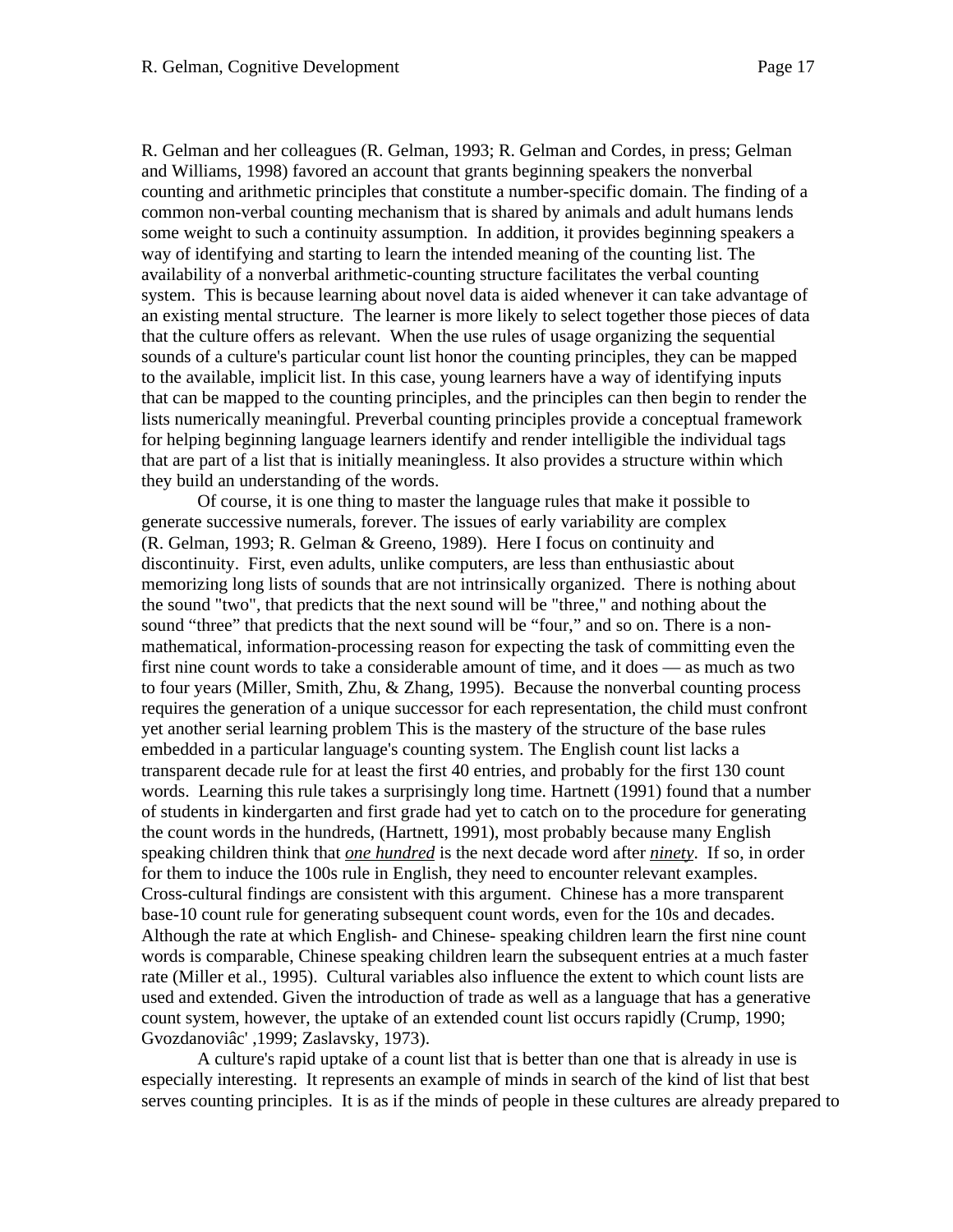adopt counting tools that will allow them to generate verbal counting successors. A related phenomenon was reported by Hartnett and Gelman (1998). They engaged children in kindergarten, first grade, and second grade in a thought experiment designed to encourage them to reach an explicit induction of the successor principle. To do this, they asked children to ponder a larger number, then add 1 to that, then add 1 again, and so on. Periodically, the children were asked if the number they were thinking about was the largest there could be or whether there were more numbers. Then, depending on the child's answer, they were asked what the biggest number was and whether they could add to it or what was the next number. A very large percentage of the children caught came to be able to state the successor principle.

It is important to recognize that the successor principle for natural numbers is consistent with the structure of the natural number knowledge that children bring to the task of learning about it. The operation of addition always increases a given number: that is, addition is closed for natural numbers. Indeed, this is why generative count rules are necessary. Learning is facilitated when there is structure mapping, but it is very likely that learning will be hard and even at risk when this is not so. For now, the learner has no existing structures, expectations, or models that can facilitate movement onto a relevant learning path. Instead, the learner must acquire both the database and structure of a domain. This is even a problem that one often faces in learning about new ideas that appear, at least from a cursory glance, to be related to already-learned domains.

#### Some Issues

From Core to Noncore Domains of Knowledge

The young child's competence with natural numbers does not guarantee clear sailing when it comes to learning numerical concepts that are not represented by a core domain. This is a problem for all theories of cognitive development. Movement from concrete to formal Operations, whether one is a school-aged child or a college-educated adult, does not assure a parallel passage to understandings of probability, rational numbers, mechanics, evolution, and chemistry, a startling fact given the Piagetian school's emphasis on these in the discussions of Formal Operations. The persistent problem that people all over the world have with the concept of a rational number, even with years of instruction, constitutes an especially serious challenge to associationist theories of concept learning. Despite a great deal of exposure to examples meant to foster the growth of associative strength for new concepts, there is little advance toward learning these with understanding.

In the end, new learnings in a domain will proceed rapidly when the structure of the target domain is consistent with that of the existing mental structure. However, if the structure of the target domain is different from that of existing knowledge structures, new learnings will be hard to come by. For learning with understanding to occur in a noncore domain, the mind must acquire both the structure and the domain-relevant data base of the novel domain. Learning in noncore domains can be handicapped for a straightforward reason: There is no domain-relevant structure, not even a skeletal one, to start the ball rolling. This means that the mental structures must be acquired de novo for non-core domains such as chess, sushi making, computer programming, literary criticism, and so on. In these cases, learners have a twofold task. They must acquire both domain-relevant structures and a coherent base of domain-relevant knowledge about the content of that domain (see also, Brown & Campione, 1990). It is far from easy to assemble truly new conceptual structures (see, for example, Carey, 1991; Chi, 1992; T.Kuhn, 1970) and takes a very long time. Something resembling formal instruction is usually required, and often this is not effective unless there is extended practice and effort on the part of the learner (Carey, 1985; 1991; Chase & Simon & Chase, 1973; Ericsson, Krampe, & Tesch-Romer, 1993). Efforts to provide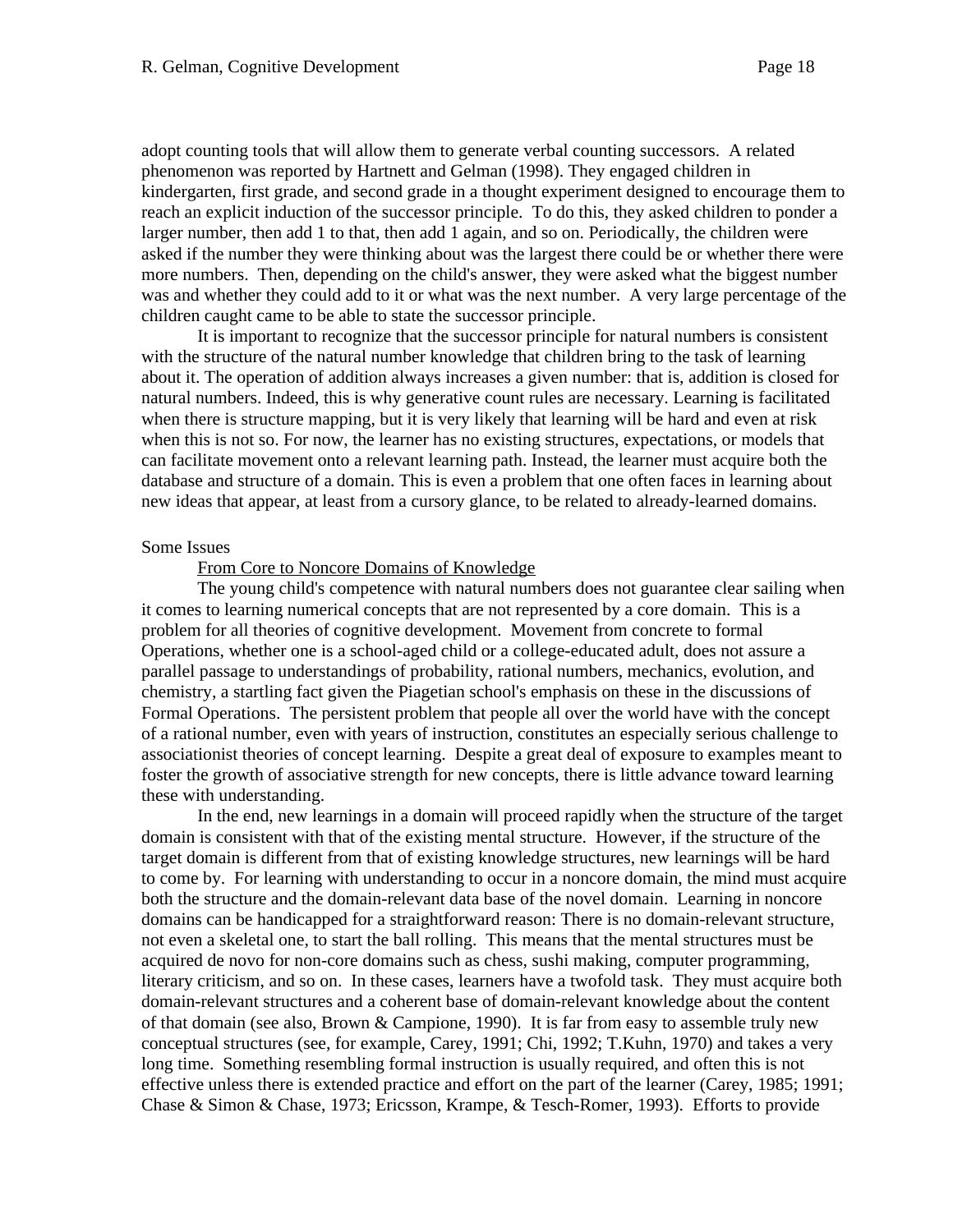domain-relevant instruction in noncore domains must recognize and overcome a crucial challenge: Learners may assimilate inputs to existing conceptual structures even when those inputs are intended to force accommodation and conceptual change (Slotta, Chi, & Joram, 1995; R. Gelman, 1993, 1994). That is, learners may fail to interpret novel inputs as intended and instead treat the data as further examples of the kinds of understanding that are available. As discussed later, the risk that this will happen is especially high in mathematics classes. Hartnett and Gelman (1998) illustrated this domain-based contrast between learning in core and noncore domains; by comparing and contrasting elementary school children's rapid-acquisition of the ability to express their understanding that every natural number has a successor with the painfully slow progress toward understanding of rational numbers -- so much so that many high school and college students around the world cannot be counted on to interpret rational numbers correctly.

#### The Role of Contingent Frequency in Concept Acquisition

There is mounting evidence that adults, children, and even infants automatically register the frequency of attributes, particular sequences of sound, kinds of objects, and so on (Hasher & Zacks, 1979; Gallistel, 1990; Marcus, Pinker, Ullman, Hollander, Rosen, & Xu, 1992; Saffran, Aslin, and Newport, 1996). For example, Hasher and Zacks (1979) showed children aged 5 to 8 years a series of pictures, in which each picture appeared zero to four times. Afterward, children in all age groups were highly and equally successful at reporting how many times a picture had been shown, even though they had not received any instructions to keep track of this information. I am sure that readers know whether white or green cars are more frequent and are very impressed with Marcario's (1991) preschool-aged children who could play his "what will we take on a picnic" game—they were able to generate possible foods on the basis of a color cue. Infants are sensitive to the frequency of occurrence of different sound sequences in an artificial language (Saffran et al., 1996).

Some have taken these demonstrations to argue against a domain-specific account of concept acquisition and in favor of an empiricist one (e.g., Bates & Elman, 1996). There are two problems with this move. First, the fact that the mind registers contingent frequency is a problem for an empiricist theory. Within association theory, frequency is a condition for learning and serves to build associative strength; it is not specifically encoded and represented, nor does it feed a device that keeps a running total of frequency per se. Certain associations are stronger than others because they have had the benefit of more frequent encounters with particular pairings of stimuli, longer rewards, and/or rewards at shorter delays. That is, many different factors combine to determine associative strength, but the factors contributing to that strength, e.g., frequency, are not represented by associative strength and therefore are not recoverable as inputs for learning. Second, there is nothing about a domain-specific account that rules out the possibility that other structures use the output of its structure. From this point of view, the ability to keep track of domain-relevant frequency becomes a learning tool that results from the number domain. Thus, it can be recruited by various structures in the name of acquiring information about the kinds of structure-relevant cues that do and do not have predictive validity for that structure. In the case of language acquisition, studies with infants illustrate that the nature of a sound sequence, that is whether it is language relevant affects whether the frequency of its occurrence is learned. When it comes to learning about fruits, a frequencycomputing device keeps track of the color of different exemplars. What is counted shifts again when the target learning task involves animals, machines, and so on.

Put differently, the structure of the target domain outlines the kinds of exemplars that become the input for an on-line, unconscious frequency tally. It is one thing to say that a cue has predictive validity and quite another to say that it is defining. Different motion paths and trajectories are more or less likely to be correlated with the movements of animate and inanimate objects. However, in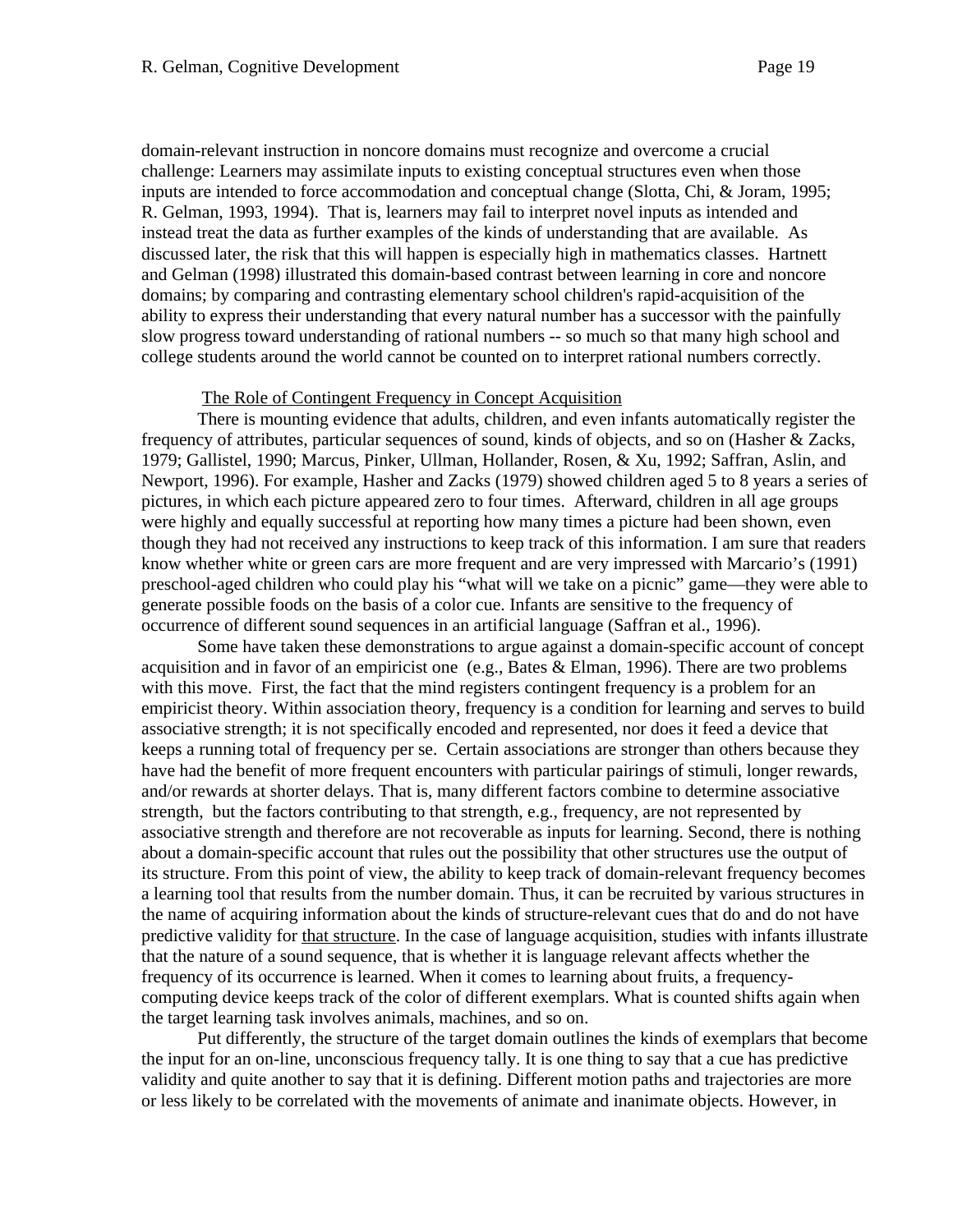most cases the motion paths are neither necessary nor sufficient (Gelman, Durgin, & Kaufman, 1995: Williams, 2000). To be sure, information that a given motion path has high predictive validity is useful information. It allows one to make a guess about a novel object or event. However, a guess is just that and therefore can be confirmed or disconfirmed. Should a huge, hard-surfaced mass that is in a garden start to move, the observer will undoubtedly no longer think it is a rock. Rocks simply cannot cause themselves to move–although turtles can, even if they are in an unexpected setting. Therefore, statistical information, by itself, does not serve to define concepts.

## The Role of Features in Concepts

The previous discussion about frequency helps make sense of the data that are used to favor a prototype theory of concepts as well as the continued interest in various feature models of concepts. I hold that the frequency and prototype data are indicative of knowledge about particular relevant features as well as about their centrality (see Schwartz & Reisberg, 1991, for a relevant review). For example, wings are particularly relevant features of birds, and robins are more "central" exemplars of birds than are ostriches. From my point of view, these studies provide evidence that the frequency counter is at work as a mental learning tool. It is the reason why high-frequency features are more memorable, and why exemplars with many high-frequency features are judged better examples of a category. Interestingly, how such frequency information is used depends on the domain in question. Individuals will not say that an irregular verb that has a high frequency is a better example of verb than is a relatively novel example of one with a regular past tense (Marcus, 1996).

The proposal that a mental learning tool computes the contingent frequency of relevant encounters fits with conclusions drawn by other authors. Schwartz and Reisberg (1991, p. 391) suggested that researchers may need a three-part theory of concepts, in which "concepts are represented by a prototype, some set of specifically remembered cases, and some further abstract information," where the parts all interact to accomplish correct similarity judgments and inferences. In this account, the recorded knowledge of frequencies and contingencies underlies subjects' abilities to answer questions in ways that make them look like they learn prototypes and some salient domain-relevant exemplars. Keil (1995) has proposed that domain-general feature tabulation processes supplement "concepts in theories" structures. Armstrong, Gleitman, and Gleitman (1983) concluded that people know the difference between saying an object is an instance of a concept, and characterizing it as a good or bad instance. More generally, this account provides a way to reconcile these response patterns with the compelling arguments against the idea that people's concepts are based on prototypes (Fodor & Lepore, 1996).

Further converging lines of thought exist with respect to children's understanding of causality. Bullock, Gelman, and Baillargeon (1982) argued that causal principles lead children to search for causal mechanisms and assimilate causally relevant information about events, including the cue value of spatial and temporal cues. Ahn, Kalish, Medin, and Gelman (1995) concluded that information about covariation and causal mechanisms plays complementary roles in people's decisions about causes. Cheng (1997) showed that people relate their computations of contingency to their beliefs in causal principles. A related thesis is presented in Koslowski's treatment of scientific reasoning (1996).

# Variability.

One cannot escape a deep truth about young children's conceptual competence. Its display is almost always variable. There is both within- and across-task variability. Some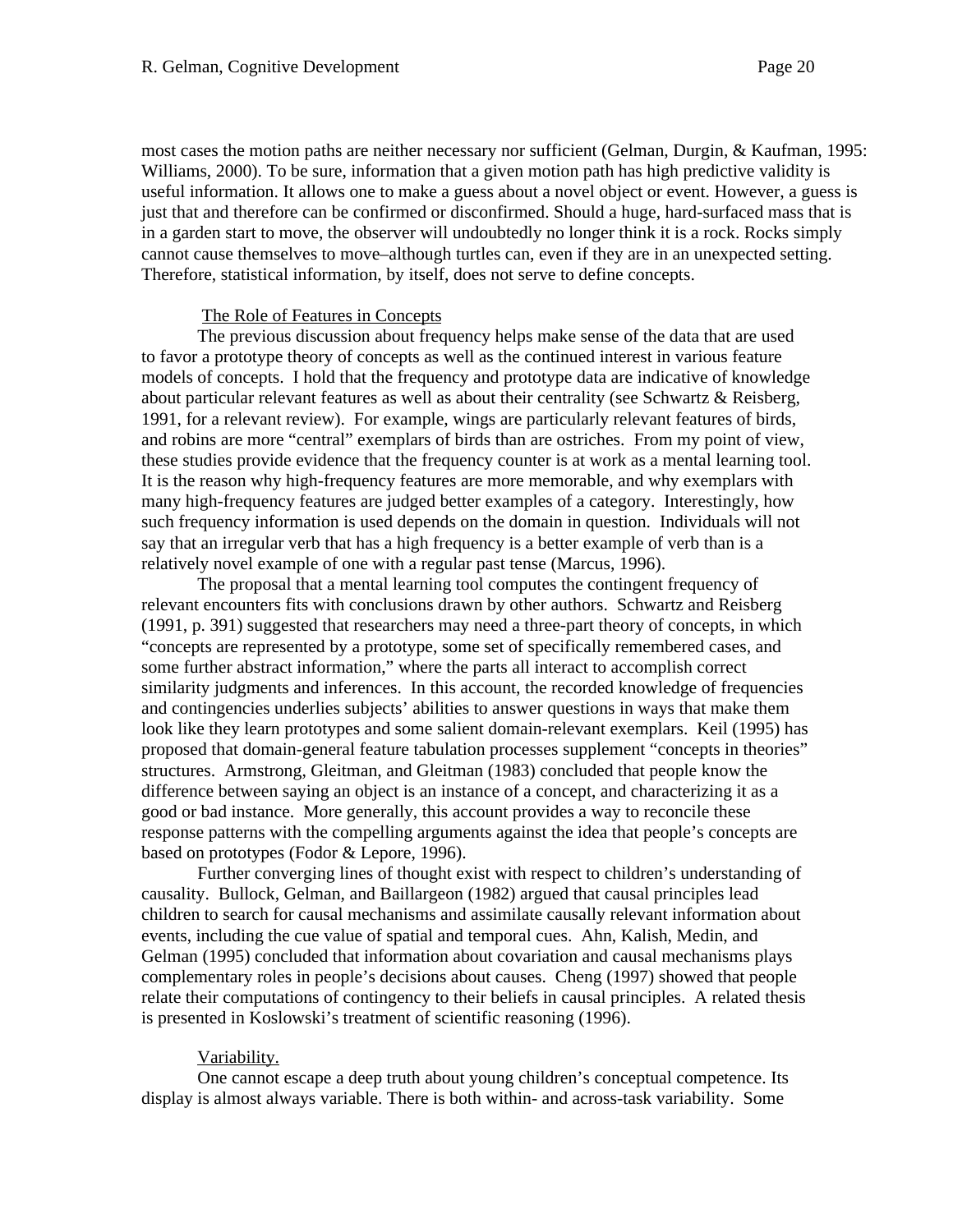might argue that this alone rules out any rationalist account of cognitive development or even that it favors an empiricist theory. These conclusions do not follow. Contrary to widespread assumption, such variability is equally consistent with and predicted by rationalist accounts of cognitive development. Because the form of the rationalist account offered earlier is a learning account, variation is expected, just as it is for any learning theory (R. Gelman, 1994, 2000; Gelman & Greeno, 1989; Gelman & Williams, 1998; Siegler, 1996). Researchers should consider the potential sources of variability more carefully, and examine how different theories account for these before choosing one acquisition theory over another. Variability could conceivably result from random noise in learning mechanisms, different learning solutions for the same underlying structure, different task demands, cultural differences in the interpretation of test settings, differences in the development of planning abilities, or a lack of achieved competence. A number of developmental variables have been proposed as candidates for systematic contributions to task difficulty. These include information processing load (Anderson, 1995; Halford, 1993) maturation of various brain structures (Johnson & Morton, 1991); knowledge (see above); skill at the conversation requirements of tasks (Siegal, 1996), and so on. One thing is certain. There is still much to learn about the nature of the variability. It is preferable to put the task this way as opposed to returning to all-or-none statements about early competence. Otherwise, one gives away the cumulative data base that researchers of early cognitive development have built.

## Conclusion

This chapter started with an overview of different theories of cognitive development. As was shown, many of these share a commitment to the traditional and classical theory of concepts because they define concepts by appeal to a list of necessary and defining features and their use in classification structures. The problems with this approach were reviewed because they apply to theories of cognitive development and adult concepts. In both cases, it is extremely difficult, if not impossible, to identify a list of necessary and sufficient features. Nevertheless, theorists are reluctant to give up the classical theory. Recent developments in accounts of cognitive development offer a potential solution to the problem as well as an account of the role of features. This chapter identified a class of theories of cognitive development and learning was labeled rational constructivist. These all appeal to foundational, innate skeletal structures principles, or essences. They serve to outline domainspecific concepts in a way that tells learners what kinds of empirical inputs are relevant to their development. Different structures point to different classes of relevant inputs. The domains recruit a contingency computational device that keeps on-line, unconscious track of the frequency of different examples and of their relevant features. As such, the domain collects information about the relative frequency of different examples in the extension of the concept. This makes it possible to determine which features are prototypical. The persistent intuition that concepts and features are related is probably correct. However, features are not concept-defining–save perhaps for ad hoc "concepts."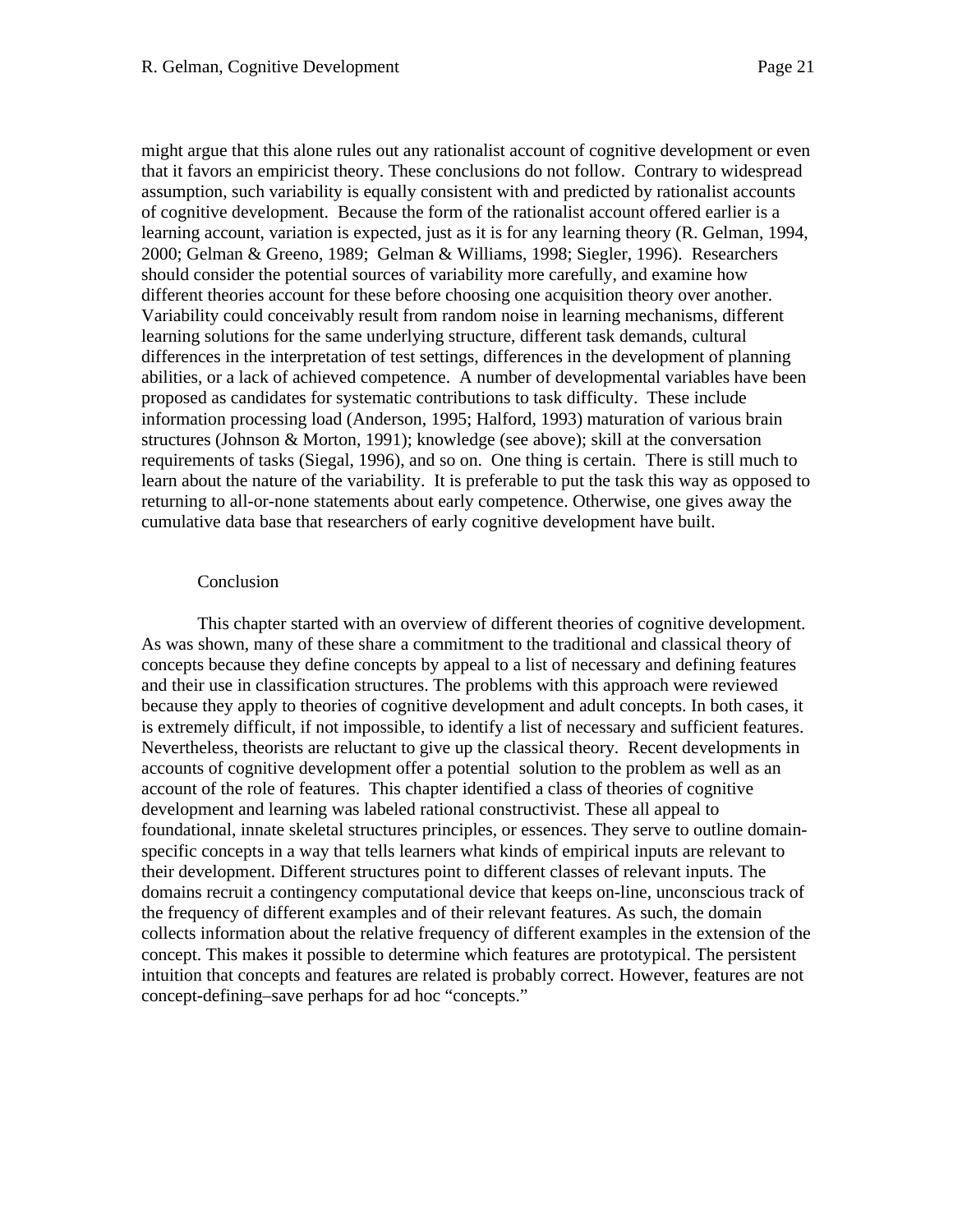# **REFERENCES**

Ahn, W., Gelman, S., A., Amsterlaw, J. A., Hohenstein, J., Kalish, C. W. (2000). Causal status effect in children's categorization. Cognition **76**, 335-343.

Ahn, W., (1998). Why are different features central for natural kinds and artifacts? The role of causal status in determining feature centrality. Cognition, 69, 135-178.

Ahn, W., Kalish, C. W., Medin, D. L., & Gelman, S. A. (1995). The role of covariation versus mechanism information in causal attribution. Cognition, 54, 299- 352.

Anderson, J. R. (1995). Learning and memory: An integrated approach. New York: Wiley.

Armstrong, S. L., Gleitman, L. R., & Gleitman, H. (1983). What some concepts might not be. Cognition **13**, 263-308.

Arvedson, P. J. (1998). Numerical cognition in preschool children who have specific language impairment*.* Unpublished doctoral dissertation, University of California at Los Angeles.

Atran, S. (1998). Folk biology and the anthropology of science: Cognitive universals and cultural particulars. Behavioral & Brain Sciences **21**(4): 547-609.

Bates, E, & Elman, J. (1996). Learning rediscovered. Science, 274, 1849-1850.

Bogartz, R. S. (1996a). Measuring infant memory. Developmental Review **16**(3), 284-300.

Bogartz, R. S. (1996b). Measuring infant memory: Reply to commentary. Developmental Review **16**(3), 311-319.

Boyer, P. (1994). The naturalness of religious ideas. Berkeley, CA: Berkeley Press.

Brannon, E. M., & Terrace, H. S. (2000). The evolution and ontogeny of ordinal numerical ability. In A. Bekoff, C. Allen, & G.M. Burghardt (Eds.), The cognitive animal.

Brown, A. L., & Campione, J. C. (1990). Communities of learning and thinking, or a context by any other name. Human Development **21**: 108-126.

Bullock, M., Gelman, R., & Baillargeon. R.(1982). The development of causal reasoning. In W. J. Friedman (Ed.), The developmental psychology of time. New York: (pp. 209-253) Academic Press.

Carey, S. (1985). Conceptual change in childhood. Cambridge: MIT Press.

Carey, S. (1995). On the origins of causal understanding. In S. Sperber, D. Premack, & A. Premack (Eds.), Causal cognition: A multi-disciplinary debate (pp. 268-308). Cambridge: Oxford University Press.

Carey, S. (1999). Sources of conceptual change. In E. K. Scholnick, K. Nelson, S. A. Gelman, & P. H. Miller (Eds.), Conceptual development: Piaget's legacy (pp. 293-326). Mahwah, NJ: Erlbaum.

Carey, S. (2000). The origins of concepts. Journal of Cognition  $&$ Development **1**(1), 37-41.

Chase, W.G. & Simon, H. A. (1973). Perception in chess. Cognitive Psychology. 4(1), 55-81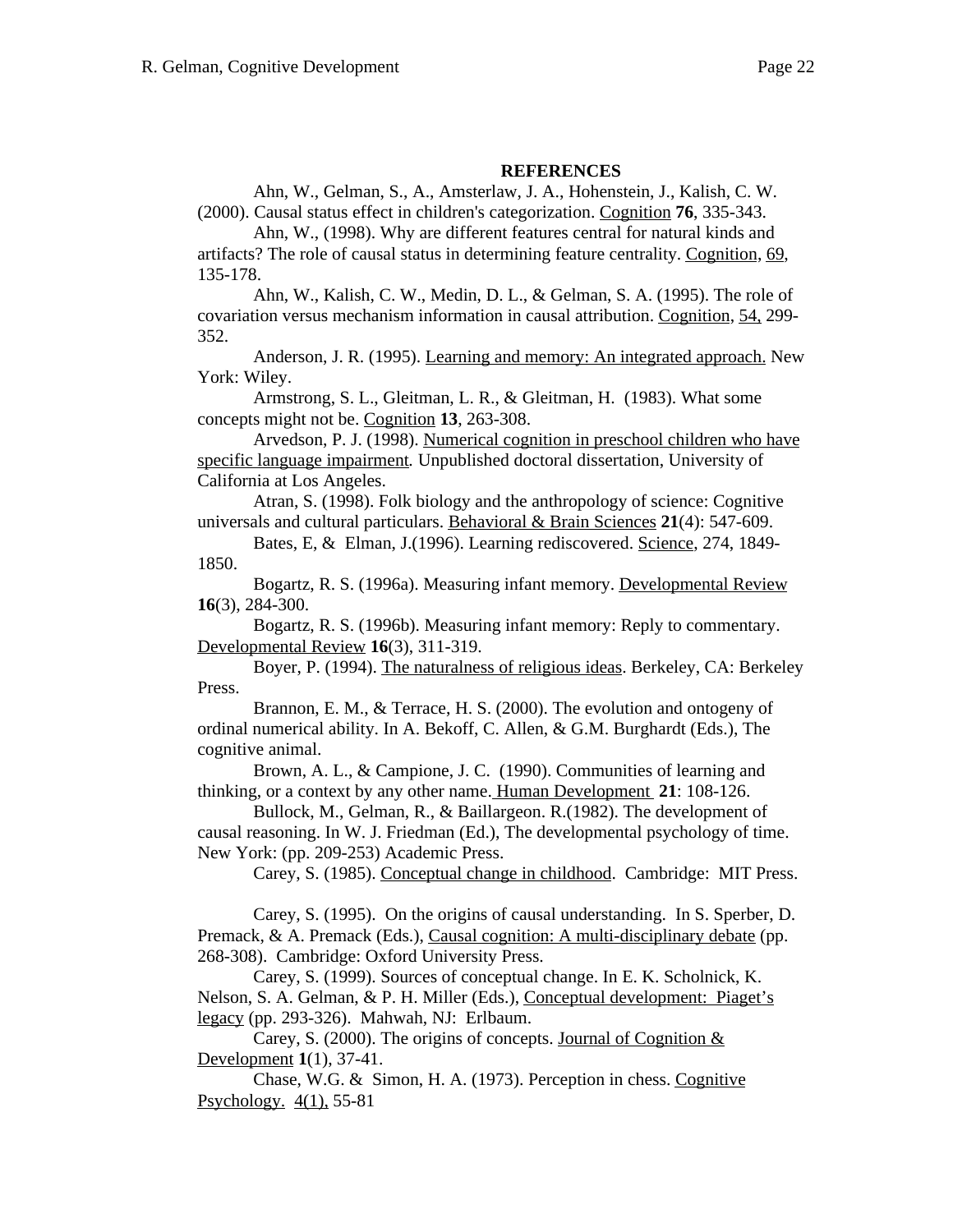Cheng, P. W. (1997). From covariation to causation: A causal power theory. Psychological Review, 104,367-405.

Chi, M.T.H.(1992). Conceptual change within and across ontological categories: Examples from learning and discovery in science. In R. Giere (Ed.), Cognitive models of science: Minnesota studies in the philosophy of science. Minneapolis: University of Minnesota Press.

Chi, M. T. H., Glaser, R., & Farr, M. J. (Eds.) (1988). The nature of expertise. Hillsdale, NJ: Erlbaum.

Cohen, L. (1998). An information processing approach to infant perception and cognition. In G. Simion, & G. Butterworth. (1998). The development of sensory, motor and cognitive capacities in early infancy: From perception to cognition (pp. 277-300). Hove, England: Psychology Press.

Cole, M., & Cole, S. R. (2001). The development of children  $4<sup>th</sup>$  ed.). New York: Worth.

Coley, J. D., Medin, D. L. & Atran, S. (1997). Does rank have its privilege? Inductive inferences within folk biological taxonomies. Cognition, 64, 73-112.

Cordes, S., Gelman, R., Gallistel, C. R., & Whalen, J. (in press). Variability signatures distinguish verbal from non-verbal counting—even in the small number range. Psychonomics Bulletin & Review

Crump, T. (1990). The anthropology of numbers. Cambridge, Cambridge University Press.

Dantzig, T. (1967). Number, the language of science. New York: Free Press. Dehaene, S. (1997). The number sense: How the mind creates mathematics. New York: Oxford Press.

Dehaene, S., Spelke, E. S., Pinel, P., Stanescu, R., & Tsvikin, S. (1999). Sources of mathematical thinking: Behavioral and brain-imaging evidence. Science 284, 970-974.

Elman, J. Bates, E. Johnson, M. H., Karmiloff-Smith, A., Parisi, D., & Plunkett, (1996). Rethinking innateness: A connectionist perspective on cognitive development. Cambridge: MIT Press.

Ericsson, K. A., Krampe, R. T., & Tesch-Romer, C. (1993). The role of deliberate practice in the acquisition of expert performance. Psychological Review-100, 364-406.

Flavell, J. H., Flavell, E. R. & Green, F. L. (1987). Young children's knowledge about the apparent-real and pretend-real distinctions. Developmental Psychology **23**, 816-822.

Fodor, J. A., & Lepore E.(1996). The red herring and the pet fish: Why concepts still can't be prototypes. Cognition 58, 253-270.

Gallistel, C. R. (1990). The organization of learning. Cambridge: MIT Press. Gallistel, C. R. & Gelman, R. (1992). Preverbal and verbal counting and computation. Cognition, **44**, 43-74.

Gelman, R. (1990). First principles organize attention to and learning about relevant data: Number and the animate-inanimate distinction as examples. Cognitive Science **14**(1), 79-106.

Gelman, R. (1993). A rational-constructivist account of early learning about numbers and objects. In D. Medin (Ed.,) Learning and motivation. New York: Academic Press 61-96.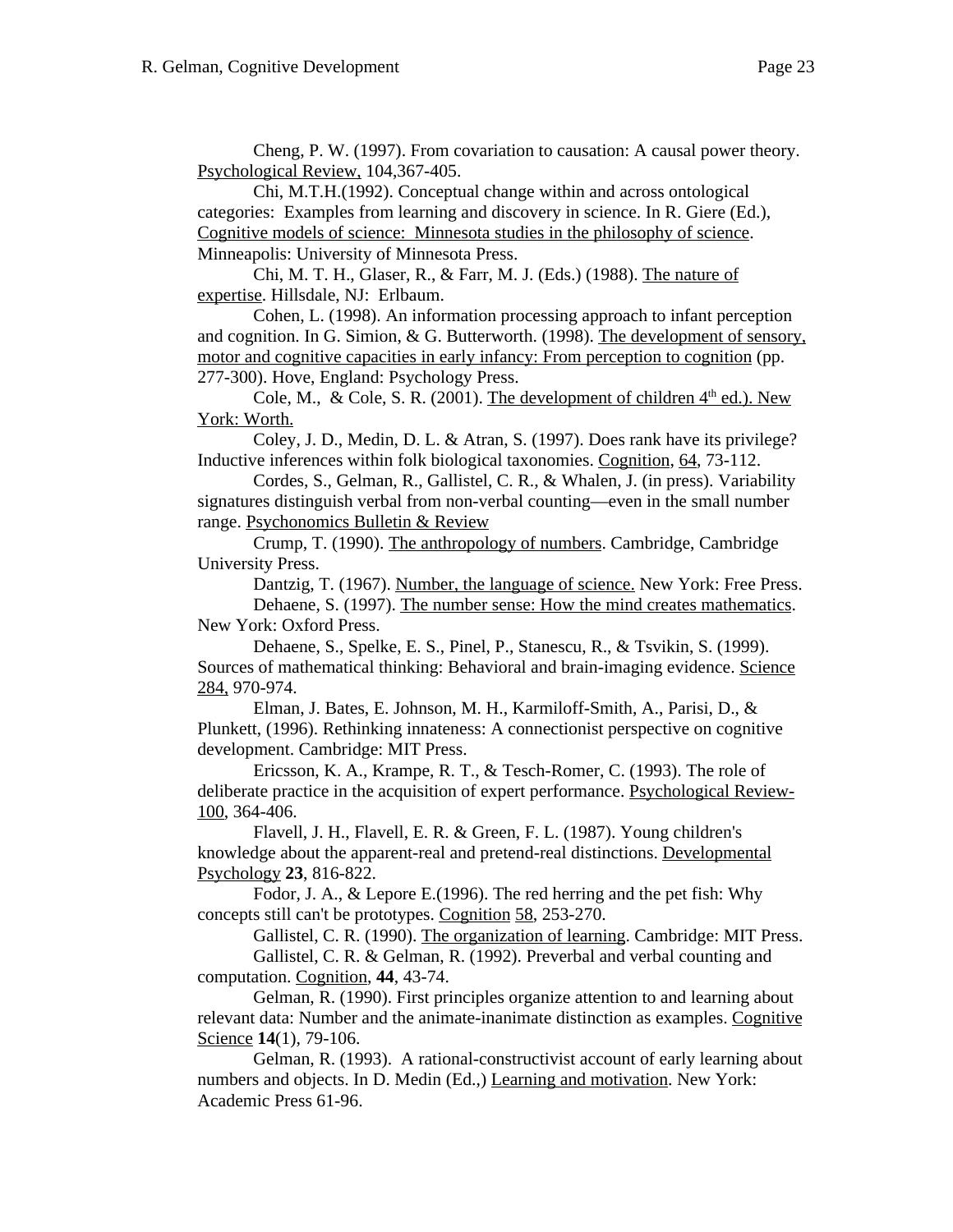Gelman, R. (1994). Constructivism and supporting environments. In D. Tirosh (Ed.), Implicit and explicit knowledge An educational approach*.* pp 293-322.

Gelman, R. (1998a). Domain specificity in cognitive development: Universals and nonuniversals. In E. M., Sabourin, & F. Craik (Eds.). Advances in psychological science: Vol. 2, Biological and cognitive aspects (pp. 557-579). Hove, England**:** 557-579.

Gelman, R. (1998b). Cognitive development. In H. S. Friedman, (Ed.), International encyclopedia of mental health,: Vol. 1*, (*pp. 489- 498). San Diego, CA: Academic Press.

Gelman, R. (in press). Animates and other worldly things. In N. Stein, P. Bauer, & M. .Rabinowitz (Eds), Representation, memory, and development: Essays in honor of Jean Mandler. Mahwah, NJ: Erlbaum.

Gelman, R. & Williams, E. (1998). Enabling constraints for cognitive development and learning: Domain specificity and epigenesis. In W. Damon (Series Ed.), D. Kuhn, & R Siegler (Eds.) Handbook of child psychology: Vol. 2. Cognition, perception and language  $(5<sup>th</sup>$  ed., pp. 575-630). New York: Wiley.

Gelman, R., & Greeno, J. G. (1989). On the nature of competence: Principles for understanding in a domain. In L. B. Resnick (Ed.), Knowing and learning: Essays in honor of Robert Glaser (pp.125-186). Hillsdale, NJ: Erlbaum**.**

Gelman, R., Durgin, F., & Kaufman, L. (1995). Distinguishing between animates and inanimates: Not by motion alone. In D. Sperber, D. Premack, & A. J. Premack (Eds.), Causal cognition: A multidisciplinary debate (pp. 150-184). Oxford: Cambridge University Press.

Gelman, S., & Opfer, J. A. (in press). Development of the animate-inanimate distinction. In U. Goswami (Ed.), Handbook of childhood cognitive development Oxford, England: Blackwell.

Gelman, S. A., & Wellman, H. M. (1991). Insides and essence: Early understandings of the non-obvious. Cognition, 38(3), 213-244.

Gelman, S. A. (1996). Concepts and theories. In R. Gelman & T. Au, (Eds.) Perceptual and cognitive development. (Vol. 3,pp. 117- 155). San Diego, Academic Press.

Gentner, D. (1983). Structure-mapping: A theoretical framework for analogy. Cognitive Science **7**, 155-170.

Gobbo, C., & Chi , M. (1986). How knowledge is structured and used by expert and novice children. Cognitive Development, **1**, 221-237.

Gopnick, A., & Meltzoff, A. N. (1997). Words, thoughts and theories. Cambridge, MIT Press.

Gopnik, A., & Wellman H. M. (1994). The theory theory. In S.A. G. Lawrence & A. Hirschfield (Eds.), Mapping the mind: Domain specificity in cognition and culture (pp. 257-293).

Goswani, U. (1995). Cognition in children. Hove, England: Psychology Press.

Greenfield, P. M. (1997). Culture as process: Empirical methods for cultural psychology. In J. W. Berry, Y. H. Poortinga, & J. Pandey (Eds.). Handbook of Cross-Cultural Psychology: Theory and Method. Boston: Bacon.

Grice, H. P., (1975). Logic and conversation. In P. C. Cole & J. C. Morgan (Eds.)Speech acts: Syntax and semantics. New York, Academic Press. **3**.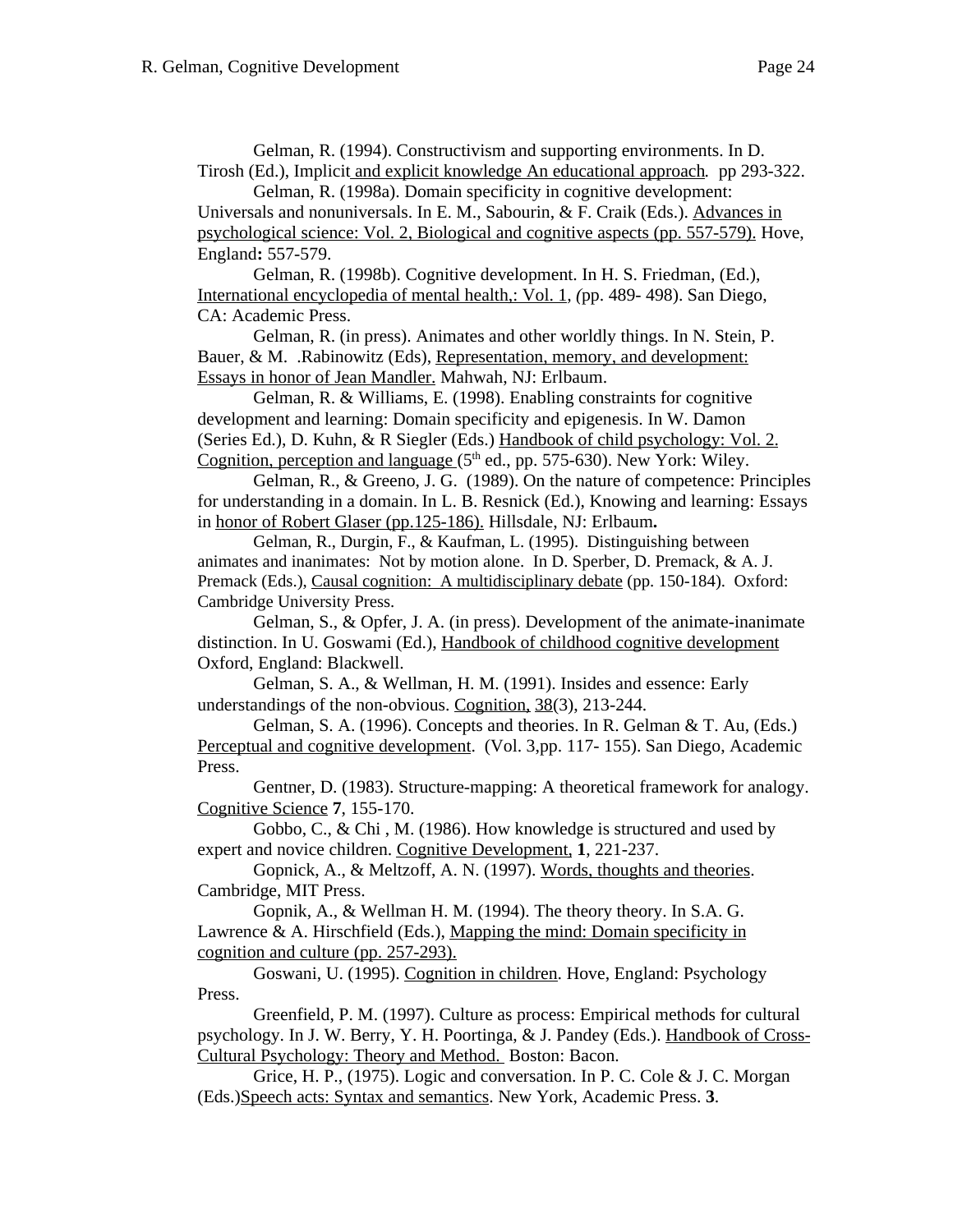Grinstead, J., MacSwan, J., Curtiss, S, & Gelman, R. (under review). *The independence of language and number.*

Gvozdanoviäc´, J. (1999). Numeral types and changes worldwide. Berlin: Gruyter.

Haith, M. M. (1998). Who put the cog in infant cognition? Is rich interpretation too costly? Infant Behavior & Development **21**(2), 167-179.

Halford, G. S. (1993). Children's understanding, The development of mental models. Hillsdale, NJ:, Erlbaum.

Hartnett, P. M, & Gelman, R. (1998). Early understandings of numbers: Paths or barriers to the construction of new understandings? Learning and Instruction: The Journal of the European Association for Research in Learning and Instruction, **8**(4), 341-374.

Hasher, L., and Zacks,(1979). Automatic and effortful processes in memory." Journal of Experimental Psychology **108**(3), 356-388.

Hatano, G., & Inagaki, K. (1999). A developmental perspective on informal biology. In D. L. Medin, & S. Atran (Eds.), Folkbiology (pp. 321-354). Cambridge, MIT Press.

Hirschfeld, L. (1996). Race in the making. Cambridge, MA, MIT Press.

Huntley-Fenner, G. & Cannon, E.(2000) Preschoolers' Magnitude Comparisons are mediated by a preverbal magnitude mechanism. Psychological Science, II, 147-152.

Keil, F. C. & Lockhart , K. (1999). Getting a grip on reality. In E. Winograd & R. Fivush (Eds.), Ecological approaches to cognition: Essays in honor of Ulric Neisser. Emory symposia in cognition (pp. 171-192). Mahwah, NJ: Erlbaum.

Keil, F. C. (1995). The growth of causal understandings of natural kinds. In S. Sperber, D. Premack, & A. Premack (Eds.), Causal cognition: A multi-disciplinary debate (pp. 234-262). Cambridge: Oxford University Press.

Kitcher, P. (1982). The nature of mathematical knowledge. New York: Oxford University Press.

Klahr, D. (2000). Exploration science: The cognition and development of discovery processes. Cambridge: MIT Press.

Koslowski, B. (1996). The development of scientific reasoning. Cambridge, MIT Press.

Kuhn, D., Garcia-Mila, M., Zohar, A., & Andersen, C. (1995). Strategies of knowledge acquisition. Monographs of the Society for Research in Child Development **60**(4, Serial No. 241), 1-158.

Kuhn, T. S. (1970). The structure of scientific resolutions. Chicago: University of Chicago Press.

Lavin, B., Gelman, R., & Galotti, K. M. (2001, June). When children, not adults, are the experts: Explorations of the Pokeman phenomenon. Poster presented at the Annual Meeting of the American Psychological Association, Toronto, Canada.

Leslie, A. (1987). Pretense and representation: The origins of "theory of mind." Psychological Review, **94**, 412-426.

Mandler, J. M., & McDonough, L. (1996). Drinking and driving don't mix: Inductive generalization in infancy. Cognition **59**(307-335).

Marcus, G. F., Pinker, S., Ullman, M., Hollander, M., Rosen, T. J., & Xu, F. (1992). Overregularization in language acquisition. Monographs of the Society for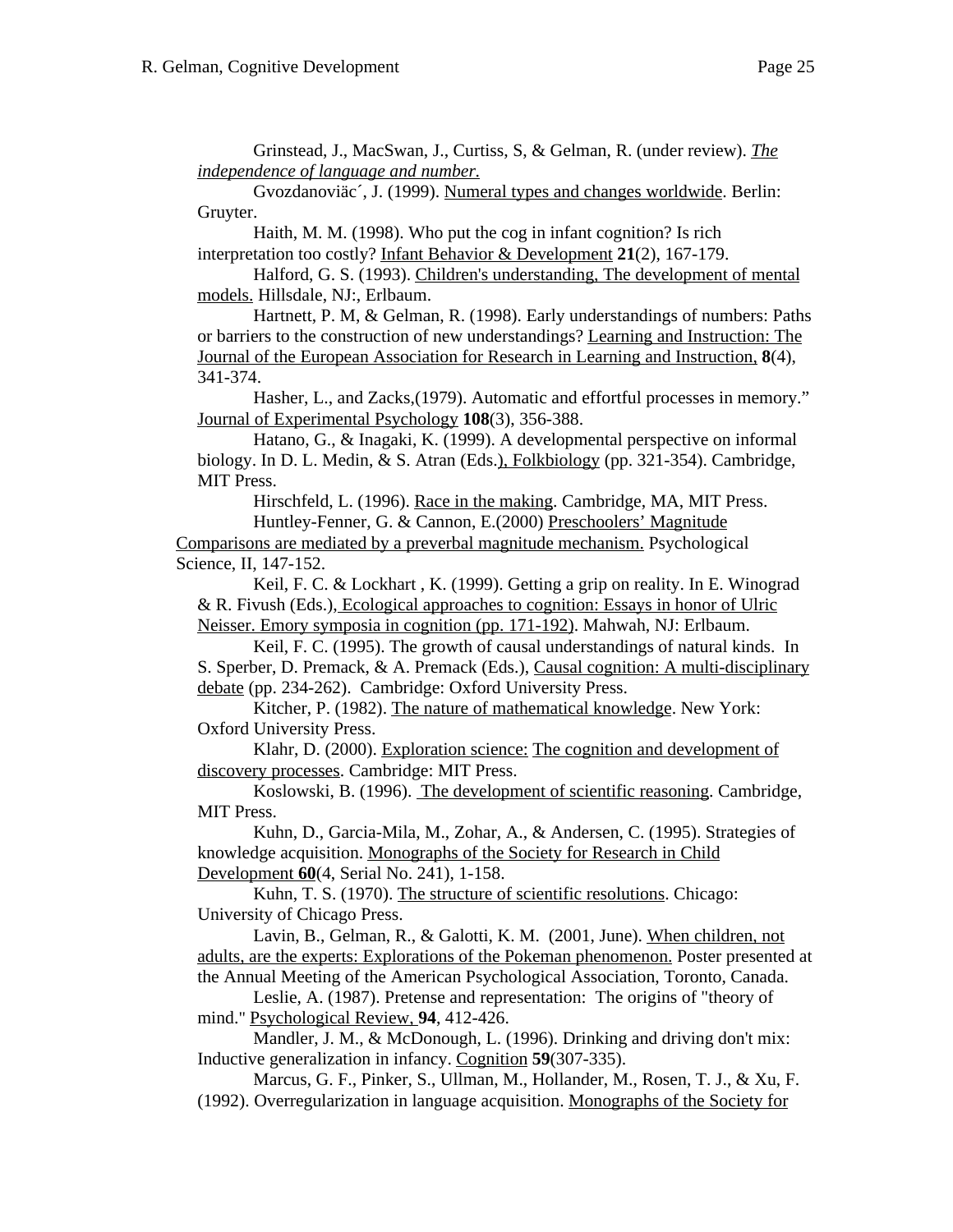Research in Child Development, 57(4, Serial No. 228), 1-182

Marcus, G. F. (1996). Why do children say "breaked"? Current Directions in Psychological Science **5**(3), 81-85.

Marcus, G.F. (2001). The algebraic mind: Integrating connectionism and cognitive science. Cambridge: MIT Press.

Massey, C., & Gelman, R. (1988). Preschoolers decide whether pictured unfamiliar objects can move themselves. Developmental Psychology, 24, 307-317.

McClelland, J. L. (1995). A connectionist perspective on knowledge and development. In T. J. Simon & G. S. Halford (Eds.), Developing cognitive competence: New approaches to process modeling (pp. 157-204)> Hillsdale, NJ: Erlbaum.

Meck, W. H., Church, R. M. (1983). A mode control model of counting and timing processes. Journal of Experimental Psychology: Animal Behavior Processes. **9**, 320-334.

Medin, D. (1989). Concepts and conceptual structure. American Psychologist, 44, 1469-1481.

Medin, D. L., & Atran, S. (Ed.), (1999). Folkbiology. Cambridge: MIT Press.

Miller, K. F., Smith, D. M., Zhu, J., & Zhang, H. (1995). Origins of crossnational differences in mathematical competence: The role of number-naming systems. Psychological Science **1**, 56-60.

Mix, K. S., Levine, S. C., & Huttenlocher, J. (1997). Numerical abstraction in infants: Another look. Developmental Psychology, 33, 423-428.

Moyer, R. S., & Landauer T. K. (1967). Time required for judgments of numerical inequality. Nature 215, 1519-1520.

Piaget and Inhelder, B. (1958). The growth of logical thinking from childhood to adolescence. New York: Basic Books.

Piaget, J. (1930). The child's conception of physical causality. London: Routledge & Kegan Paul.

Piaget, J. (1952). The child's conception of number. London, Routledge and Kegan Paul.

Platt, J. R., & Johnson, D. M. (1971). Localization of position within a homogeneous behavior chain: Effects of error contingencies. Learning and Motivation 2: 386-414.

Premack, D., & Premack, A. J. (1995). Intention as psychological cause. In D. Sperber, D. Premack, & A. J. Premack (Eds.), Causal cognition: A multidisciplinary debate. (pp. 185-199). Oxford: Oxford University Press.

Rogoff, B., & Chavajay, P. (1995). What's become of research on the cultural basis of cognitive development? American Psychologist 50, 859-877.

Rogoff B. (2000). Culture and development. New York: Oxford University Press.

Saffran, J. R., Aslin, R. N., & Newport, E. L. (1996). Statistical learning by 8-month-old infants. Science, 274, 1926-1928

Schwartz, B., & Reisberg, D. (1991). Learning and memory. New York: Norton.

Siegal, M. (1996). Conversation and cognition. In R. Gelman & T. Au (Eds.), Perceptual and cognitive development (pp.242-273). San Diego: Academic Press.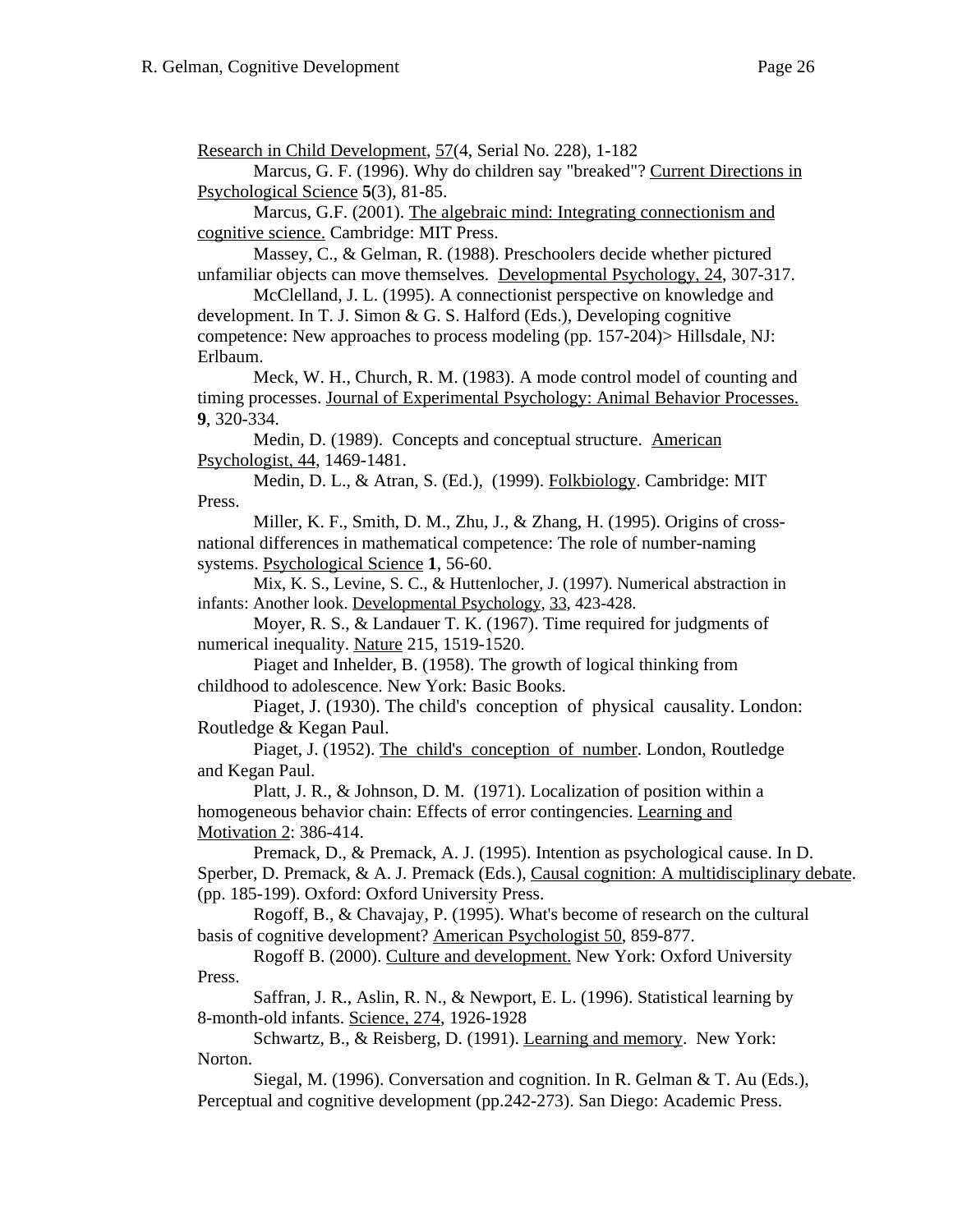Siegal, M. (1991). Knowing children: Experiments in conversations and cognition. Hove, England: Erlbaum.

Siegler, R. S. (1991). Children's thinking. Englewood Cliffs, NJ: Prentice Hall.

Siegler, R. S. (1996). Emerging minds: The process of change in children's thinking. New York: Oxford University Press.

Simon, D. P., & H. A. Simon (1978). Individual differences in solving physics problems. In R. S. Siegler (Ed.), Children's thinking: What develops? Hillsdale, NJ: Erlbaum.

Simon, T. J., Hespos, S. J., & Rochat, P. (1995). Do infants understand simple arithmetic? A replication of Wynn (1992). Cognitive Development, 10, 253- 269.

Simons, D. J., & Keil, F. C. (1995). An abstract to concrete shift in the development of biological thought: The "insides" story. Cognition, 56, 129-163.

Slotta, J. D., Chi, M. T. H., & Joram, E. (1995). Assessing students' misclassifications of physics concepts: An ontological basis for conceptual change. Cognition and Instruction, 13, 373-400.

Spelke, E. S. (2000). Core knowledge. American Psychologist 55(11): 1233- 1243.

Spelke, E. S., Phillips, A. & Woodward, A. (1995). Infants' knowledge of object motion and human action. In D. Sperber, D. Premack, & A. J. Premack (Eds.), Causal cognition: A multidisciplinary debate. Symposia of the Fyssen Foundation (pp. 44-78). New York:, Oxford University Press.

Sperber, D. (1994). The modularity of thought and the epidemiology of representations. In L., A. Hirschfeld  $\&$ , S. A. Gelman (Eds.), Mapping the mind: Domain specificity in cognition and culture. (pp. 39-67). New York: Cambridge University Press.

Starkey, P., Spelke, E. S., & Gelman, R. (1990). Numerical abstraction by human infants. Cognition, 36(2), 97-127.

Subrahmanyam, K., & Gelman, R.(with Lafosse, A.). (in press). Animate and other separably moveable things. In E. Fordes & G. Humphreys (Eds.), Categoryspecificity in brain and mind. London: Psychology Press

Trabasso, T., Deutsch, J. A. & Gelman, R. (1966). Attention in discrimination learning of young Children." Journal of Experimental Child Psychology **4**(291-299).

vanLoosbroek, E., & Smitsman, A. W. (1990). Visual perception of numerosity in infancy. Developmental Psychology, 26, 916-922.

Vygotsky, L. S. (1962). Thought and language. Cambridge, MIT Press.

Wellman, H. M. & Gelman, S. A. (1997). Knowledge acquisition and foundational domains. In W. Damon(Series Ed.), D. Kuhn, & R. Siegler (Vol. Eds.). Handbook of child psychology: Vol. 2. Cognition, perception, and language ( $5<sup>th</sup>$  ed., pp. 523-573). New York: Wiley.

Werner, H. (1940). Comparative psychology of mental development. New York: Harper.

Whalen, J. G., Gallistel, C. R., & Gelman, R. (1999). Non-verbal counting in humans: The psychophysics of number representation. Psychological Science 10**,** 130-137.

Williams, E., M. (2000). Causal reasoning by children and adults about the